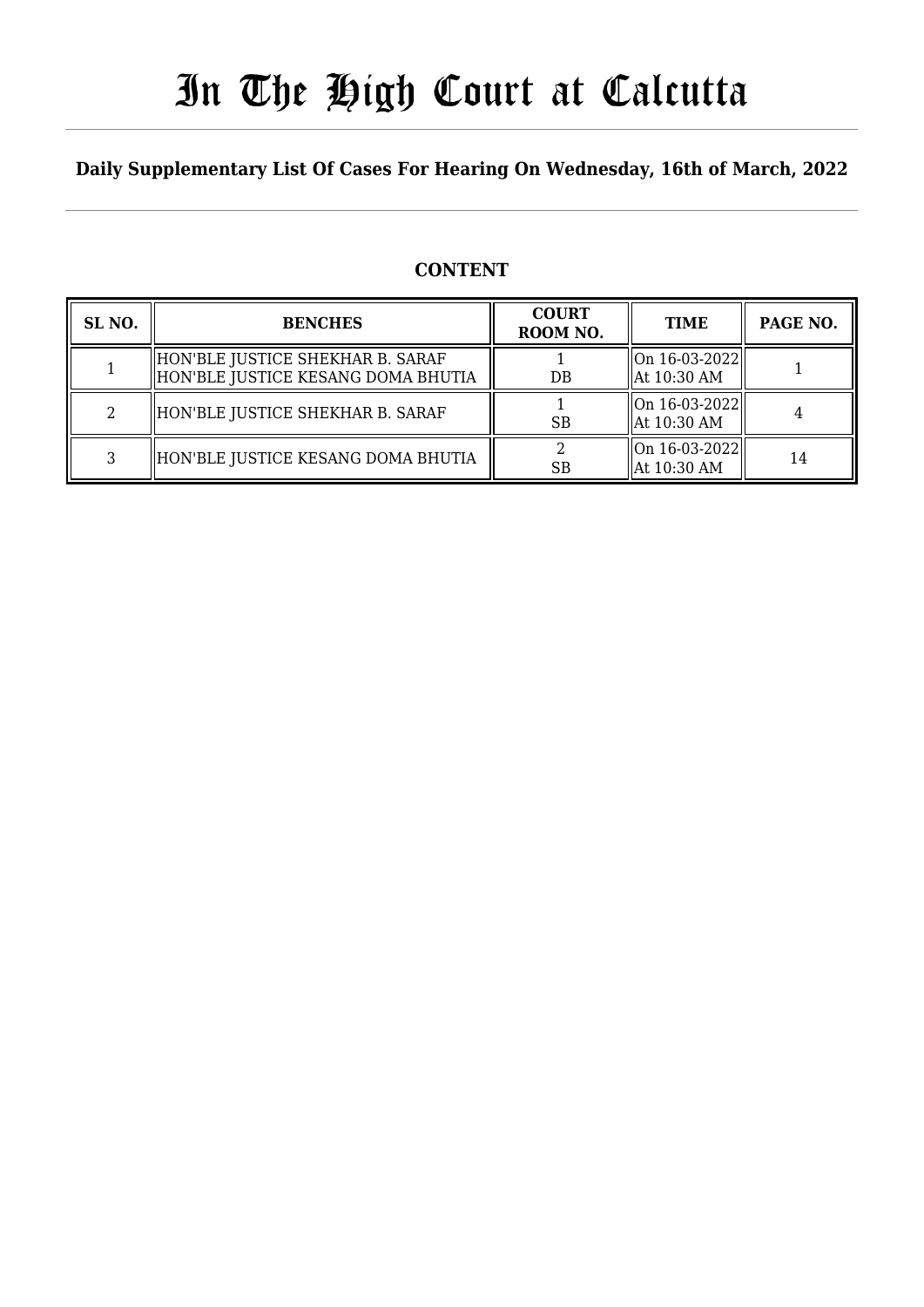

# Calcutta High Court

**In The Circuit Bench at Port Blair**

## **Appellate Side**

**DAILY CAUSELIST For Wednesday The 16th March 2022**

**COURT NO. 1**

**DIVISION BENCH (DB)**

#### **AT 10:30 AM**

**HON'BLE JUSTICE SHEKHAR B. SARAF HON'BLE JUSTICE KESANG DOMA BHUTIA**

#### **TO BE MENTIONED**

| $\mathbf{1}$   | WPA(P)/107/2019    | M LAKSHMANAN<br><b>VS</b><br>THE ANDAMAN AND<br>NICOBAR ADMINISTRATION<br><b>AND ANOTHER</b>      | KMB JAYAPAL, G MINI                         |                       |
|----------------|--------------------|---------------------------------------------------------------------------------------------------|---------------------------------------------|-----------------------|
|                |                    | <b>MOTION</b>                                                                                     |                                             |                       |
| $\overline{2}$ | WP.CT/168/2021     | THE LIEUTENANT<br><b>GOVERNOR AND ORS.</b><br><b>VS</b><br>PUSPA RANI BISWAS<br>(SASMAL) AND ANR. | SHATADRU<br>CHAKRABORTY,<br>RAMENDU AGARWAL | <b>ANJILI NAG</b>     |
| 3              | WP.CT/1/2022       | KUNJUMOLE<br><b>VS</b><br>THE UNION OF INDIA AND<br>ORS.                                          | <b>GOPALA BINNU</b><br><b>KUMAR</b>         | <b>SALIM MOHAMMED</b> |
|                |                    | <b>BAIL IN CONNECTION WITH APPEAL</b>                                                             |                                             |                       |
| 4              | CRA/16/2021        | <b>RITA DHALI</b><br><b>VS</b><br>THE STATE                                                       | <b>AJIT PRASAD</b>                          |                       |
|                | IA NO: CRAN/1/2022 |                                                                                                   |                                             |                       |
| 5              | CRAN/1/2022        | AMRITO HALDER<br><b>VS</b><br>THE STATE                                                           | D.ILANGO                                    |                       |
| wt6            | CRA/15/2021        | <b>AMRITO HALDER</b><br><b>VS</b><br>THE STATE                                                    | D. ILANGO                                   |                       |
|                |                    | <b>APPLICATION</b>                                                                                |                                             |                       |
| 7              | CRA/6/2021         | KARTHICK MONDAL<br><b>VS</b><br>THE STATE                                                         | D.ILANGO                                    |                       |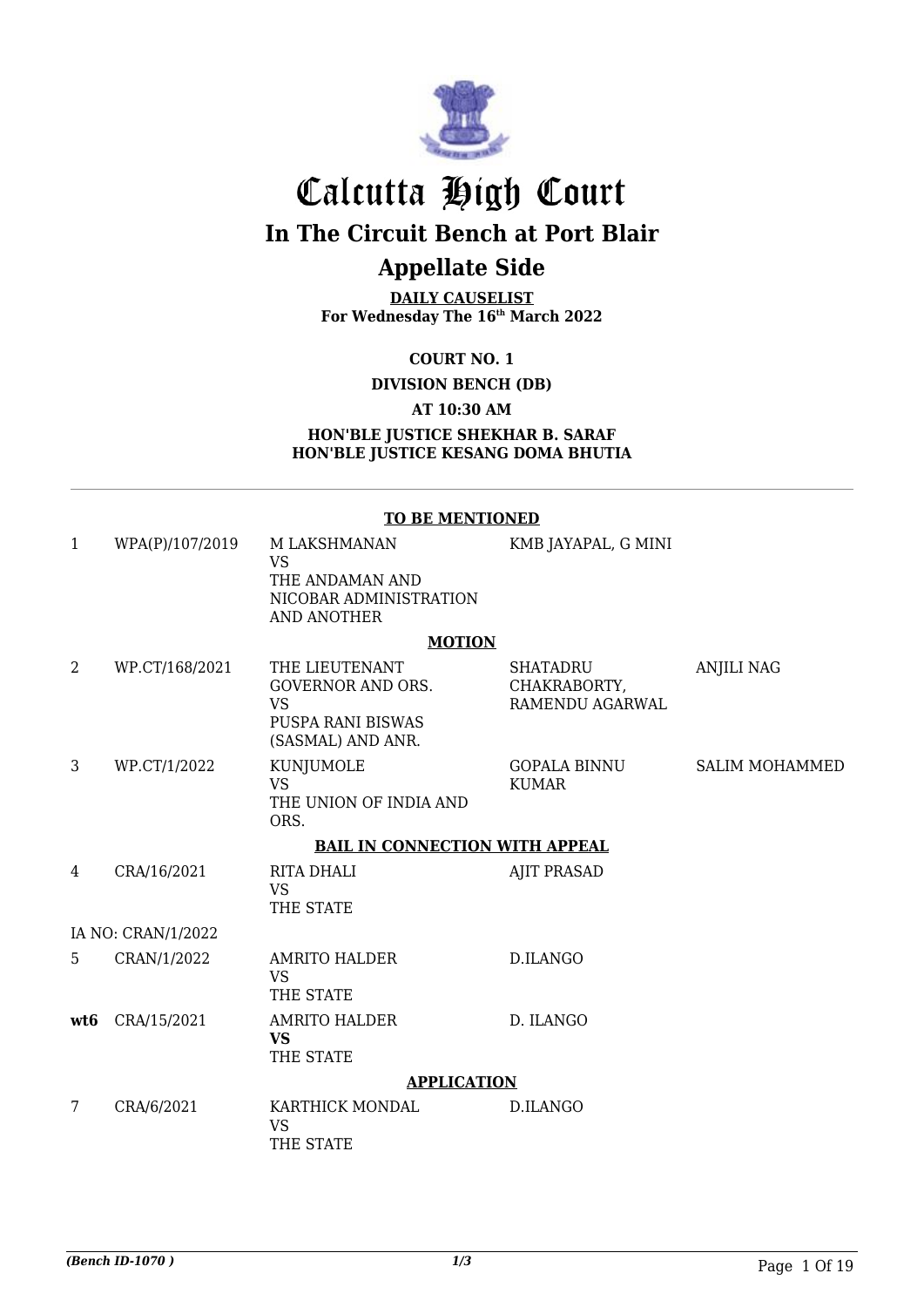| 8  | CRA/17/2021                   | THE STATE<br>VS                                                                                  | A.S. ZINU                                 |                                                    |
|----|-------------------------------|--------------------------------------------------------------------------------------------------|-------------------------------------------|----------------------------------------------------|
|    |                               | <b>DEEPAK BISWAS</b>                                                                             |                                           |                                                    |
|    | IA NO: CRAN/1/2021            |                                                                                                  |                                           |                                                    |
| 9  | MA/1/2022                     | SUSHEEL DIXIT AND ANR.<br><b>VS</b><br>THE DIRECTOR (RURAL<br>DEVELOPMENT/PANCHAYAT)<br>AND ORS. | <b>GOPALA BINNU</b><br><b>KUMAR</b>       |                                                    |
|    | IA NO: CAN/1/2022, CAN/2/2022 |                                                                                                  |                                           |                                                    |
| 10 | FAT/1/2022                    | <b>SANTOSH</b><br><b>VS</b><br>KAVITA SHARMA                                                     | K.SABIR                                   |                                                    |
| 11 | FMA/2/2022                    | <b>LAXMI NARAYAN</b><br><b>VS</b><br>HARBANS KAUR AND<br><b>OTHERS</b>                           | KMB JAYAPAL, G.MINI                       |                                                    |
|    | IA NO: CAN/1/2022             |                                                                                                  |                                           |                                                    |
| 12 | MA/2/2022                     | <b>G.MOHAN DAS</b><br><b>VS</b><br>THE EXCISE<br><b>COMMISSIONER AND</b><br><b>OTHERS</b>        | <b>GOPALA BINNU</b><br><b>KUMAR</b>       |                                                    |
|    | IA NO: CAN/1/2022, CAN/2/2022 |                                                                                                  |                                           |                                                    |
| 13 | MA/3/2022                     | ABDUL GAFFAR AND<br><b>OTHERS</b><br><b>VS</b><br>THE LIEUTENANT<br><b>GOVERNOR AND OTHERS</b>   | ANJILI NAG, VISHAL<br><b>KUMAR BISWAS</b> |                                                    |
| 14 | FMA/3/2022                    | <b>LAXMI NARAYAN</b><br><b>VS</b><br>HARBANS KAUR AND<br><b>OTHERS</b>                           | KMB JAYAPAL, G.MINI                       |                                                    |
|    | IA NO: CAN/1/2022             |                                                                                                  |                                           |                                                    |
| 15 | MA/4/2022                     | SUKH DEV SINGH AND<br><b>OTHERS</b><br><b>VS</b><br>THE LIEUTENANT<br><b>GOVERNOR AND OTHERS</b> | ANJILI NAG, VISHAL<br><b>KUMAR BISWAS</b> |                                                    |
|    |                               | <b>FOR HEARING</b>                                                                               |                                           |                                                    |
| 16 | CRA/7/2019                    | THE STATE<br><b>VS</b><br>A.MOHAN @ VELU                                                         | <b>SUMIT KARMAKAR</b>                     | <b>RAKESH PAL</b><br>GOBIND,<br>S.C.MISHRA         |
|    | IA NO: CRAN/1/2021            |                                                                                                  |                                           |                                                    |
| 17 | WP.CT/90/2019                 | SELVARAJ RAJU<br><b>VS</b><br>UNION OF INDIA AND ORS.                                            | K.SABIR                                   | S.CHAKRABORTY,<br><b>RAMENDU</b><br><b>AGARWAL</b> |
| 18 | CRA/2/2020                    | SHYAMA KANTO BISWAS<br><b>VS</b><br>THE STATE                                                    | D.ILANGO                                  | A.S.ZINU                                           |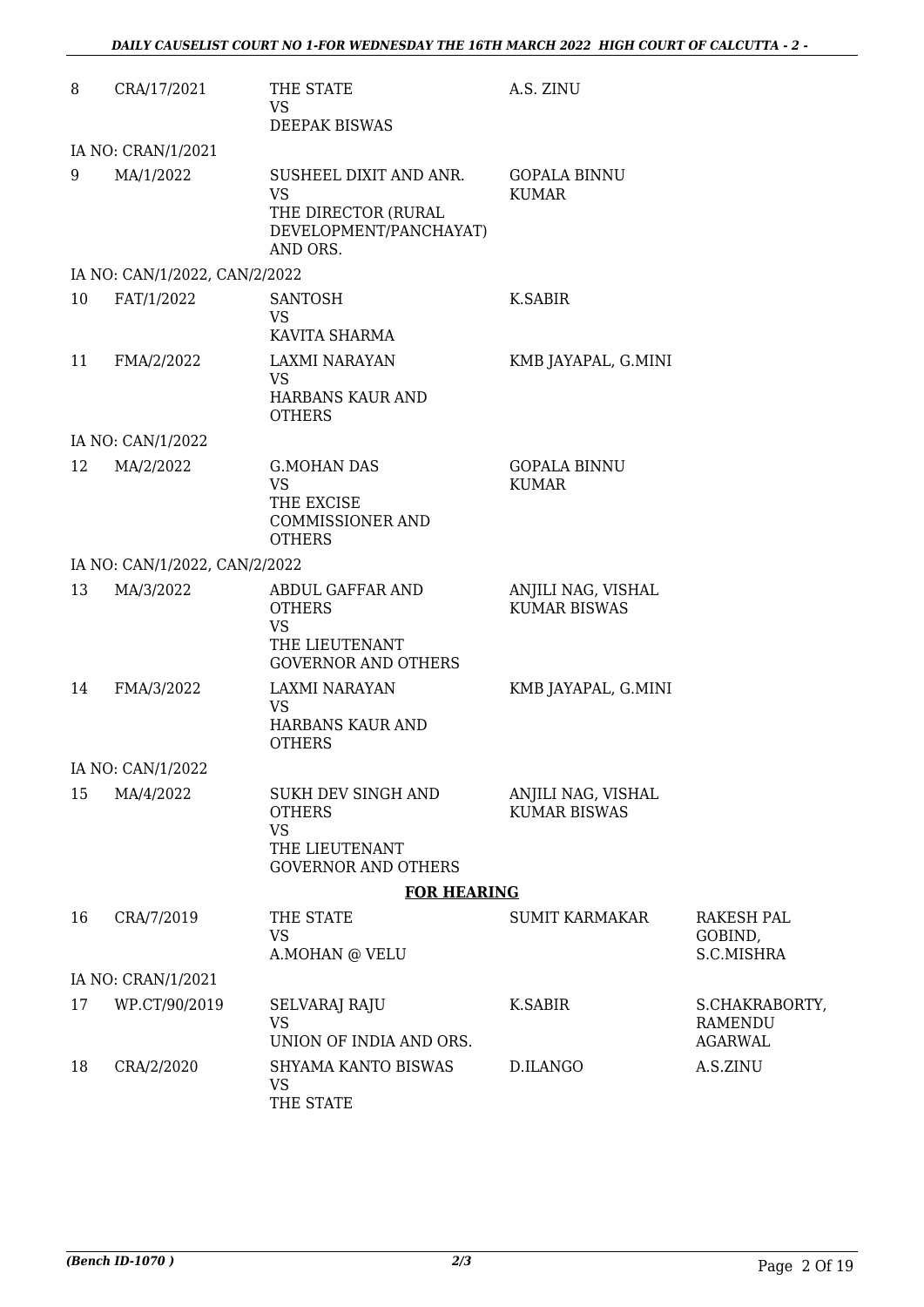| 19 | CRA/226/2020                  | <b>GOPAL BAROI @ ABHIR</b><br><b>BAROI</b><br><b>VS</b><br>THE STATE          | D.ILANGO             | A.S.ZINU                                                                       |  |  |  |
|----|-------------------------------|-------------------------------------------------------------------------------|----------------------|--------------------------------------------------------------------------------|--|--|--|
|    | IA NO: CRAN/1/2021            |                                                                               |                      |                                                                                |  |  |  |
| 20 | FAT/1/2021                    | <b>RAM CHANDER</b><br><b>VS</b><br><b>ANANTA</b>                              | <b>ANJILI NAG</b>    | <b>KMB JAYAPAL</b>                                                             |  |  |  |
| 21 | MA/3/2021                     | <b>BISESWAR MONDAL</b><br><b>VS</b><br>THE DEPUTY<br>COMMISSIONER AND ORS.    | K.VIJAY KUMAR        | KRISHNA RAO,<br>N.A.KHAN                                                       |  |  |  |
|    | IA NO: CAN/2/2021, CAN/1/2021 |                                                                               |                      |                                                                                |  |  |  |
| 22 | CRA/4/2021                    | THE STATE<br><b>VS</b><br>DR. B.PRABHURAM                                     | A.S.ZINU             | ANJILI NAG,<br>D.ILANGO                                                        |  |  |  |
|    | IA NO: CRAN/2/2021            |                                                                               |                      |                                                                                |  |  |  |
| 23 | MA/5/2021                     | THESLEEMA M.K.<br><b>VS</b><br>ANDAMAN AND NICOBAR<br>ADMINISTRATION AND ORS. | N.A.KHAN             | <b>SHATADRU</b><br>CHAKRABORTY,<br><b>RAMENDU</b><br>AGARWAL,<br>K.M.B.JAYAPAL |  |  |  |
|    | IA NO: CAN/1/2021             |                                                                               |                      |                                                                                |  |  |  |
| 24 | CRA/7/2021                    | <b>SUBHAM MAZUMDER</b><br><b>VS</b><br>THE STATE                              | <b>D.ILANGO</b>      | A.S.ZINU                                                                       |  |  |  |
| 25 | CRA/8/2021                    | <b>SURESH TIRKEY</b><br><b>VS</b><br>THE STATE                                | <b>G.BINNU KUMAR</b> |                                                                                |  |  |  |
|    | wt26 CRM/9/2021               | <b>SURESH TIRKEY</b><br><b>VS</b><br>THE STATE                                | <b>G.BINNU KUMAR</b> |                                                                                |  |  |  |
| 27 | CRA/12/2021                   | RAM SEVAK LOHAR<br><b>VS</b><br><b>STATE</b>                                  | DEEP CHAIM KABIR     | A.S.ZINU                                                                       |  |  |  |

IA NO: CRAN/1/2021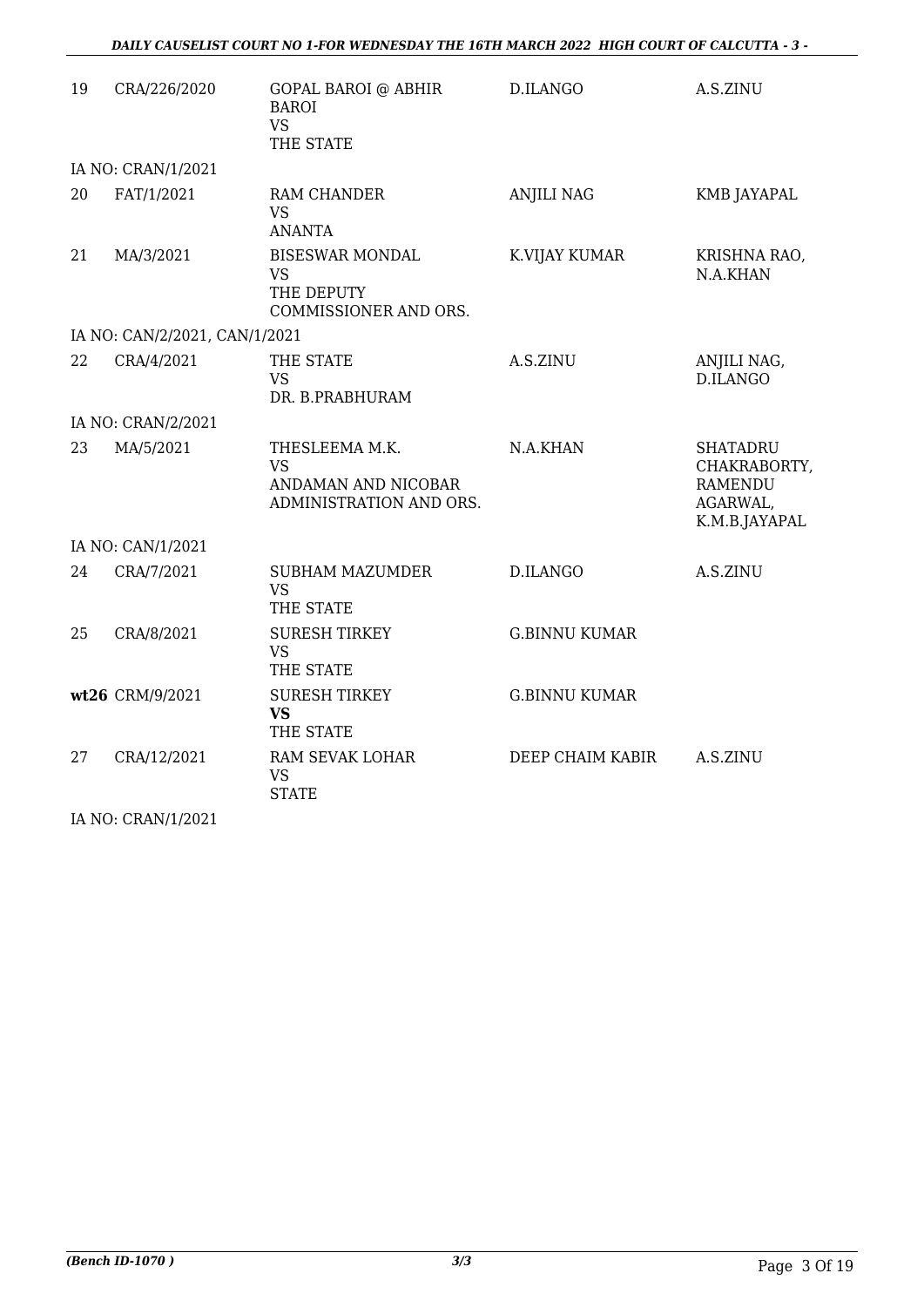

# Calcutta High Court

**In The Circuit Bench at Port Blair**

### **Appellate Side**

**DAILY CAUSELIST For Wednesday The 16th March 2022**

#### **COURT NO. 1**

#### **SINGLE BENCH (SB)**

#### **AT 10:30 AM**

#### **HON'BLE JUSTICE SHEKHAR B. SARAF**

#### **(SINGLE BENCH WILL SIT AFTER COMPLETION OF DIVISION BENCH)**

|                |              | <b>MOTION</b>                                                                                                                  |                              |                                             |
|----------------|--------------|--------------------------------------------------------------------------------------------------------------------------------|------------------------------|---------------------------------------------|
| 1              | WPA/126/2021 | SMTI. PAVITRA KUMARI<br><b>VS</b><br>THE ANDAMAN AND<br>NICOBAR ADMINISTRATION<br>AND ORS.                                     | K.M.B.JAYAPAL AND G.<br>MINI | RAMENDU<br>AGARWAL, G.BINNU<br><b>KUMAR</b> |
| $\overline{2}$ | WPA/138/2021 | M.K.BANERJEE<br><b>VS</b><br>ANDAMAN AND NICOBAR<br><b>ADMINISTRATION AND</b><br>ORS.                                          | K.M.B.JAYAPAL, G.MINI        | <b>ARUL PRASANTH</b>                        |
| 3              | WPA/155/2021 | <b>SEEMA DEVI</b><br><b>VS</b><br>THE ANDAMAN AND<br>NICOBAR ADMINISTRATION<br>AND ANR.                                        | K.M.B.JAYAPAL                | RAMENDU<br><b>AGARWAL</b>                   |
| 4              | WPA/157/2021 | P. ACHAMMA<br><b>VS</b><br>THE ANDAMAN AND<br>NICOBAR ADMINISTRATION<br>AND ANR.                                               | K.M.B. JAYAPAL               | <b>AJAY KUMAR</b><br><b>MANDAL</b>          |
| 5              | WPA/194/2021 | ANDAMAN SARVAJANIK<br>NIRMAN VIBAGH MAZDOOR<br>SANGH AND ANOTHER<br><b>VS</b><br>THE LT. GOVERNOR AND<br><b>OTHERS</b>         | <b>G.BINNU KUMAR</b>         | RAMENDU<br>AGARWAL,<br><b>V.D.SIVABALAN</b> |
| 6              | WPA/218/2021 | M/S HONEY BAR AND<br><b>RESTAURANT</b><br><b>VS</b><br>THE UNION TERRITORY OF<br>ANDAMAN AND NICOBAR<br><b>ISANDS AND ORS.</b> | KMB JAYAPAL                  | MOHD. TABRAIZ                               |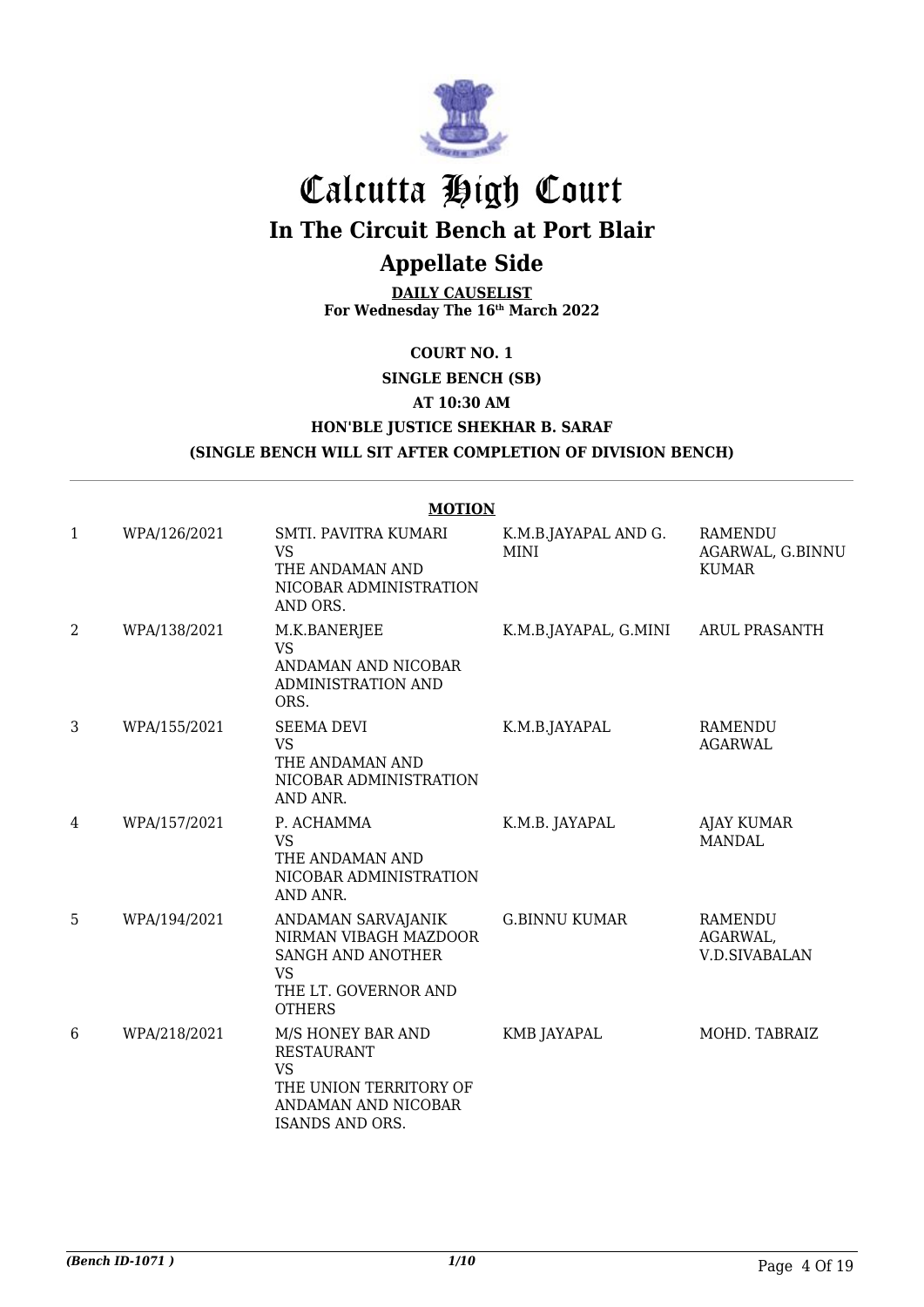| 7  | WPA/243/2021 | SHRI C P SAJEEV AND ORS<br><b>VS</b><br>UNION OF INDIA AND ORS.                                                                | SOMA<br>CHOWDHURY(BANDHU) | <b>SHATADRU</b><br><b>CHAKRABORTY</b>                               |
|----|--------------|--------------------------------------------------------------------------------------------------------------------------------|---------------------------|---------------------------------------------------------------------|
| 8  | WPA/245/2021 | DR.MANGESH ANANDRAO<br><b>BANKAR</b><br><b>VS</b>                                                                              | <b>GOPALA BINNU KUMAR</b> | <b>RAMENDU</b><br><b>AGARWAL</b>                                    |
|    |              | THE CHAIRMAN, ANIMERS                                                                                                          |                           |                                                                     |
| 9  | WPA/261/2021 | M/S RIFLEX INDUSTRIES<br>PVT. LTD. (UNIT-V) AND<br><b>ANOTHER</b><br><b>VS</b><br>THE LIEUTENANT<br><b>GOVERNOR AND OTHERS</b> | <b>ANJILI NAG</b>         | <b>SHATADRU</b><br>CHAKRABORTY,<br><b>RAMENDU</b><br><b>AGARWAL</b> |
| 10 | WPA/264/2021 | VINAY PAL SINGH<br><b>VS</b><br>THE LIEUTENANT<br><b>GOVERNOR AND OTHERS</b>                                                   | K.M.B. JAYAPAL            | <b>SHATADRU</b><br><b>CHAKRABORTY</b>                               |
| 11 | WPA/268/2021 | K. SACHAWATI<br><b>VS</b><br>THE ASSISTANT ENGINEER                                                                            | K.SABIR                   |                                                                     |
| 12 | WPA/278/2021 | ATUL BISWAS AND ANR.<br><b>VS</b><br>THE DEPUTY<br>COMMISSIONER AND ANR.                                                       | <b>ANJILI NAG</b>         | <b>RAMENDU</b><br><b>AGARWAL</b>                                    |
| 13 | WPA/292/2021 | <b>K.KANNAN</b><br><b>VS</b><br>THE ANDAMAN AND<br>NICOBAR ADMINISTRATION<br><b>AND OTHERS</b>                                 | <b>S.GLORIA MARY</b>      | <b>RAMENDU</b><br><b>AGARWAL</b>                                    |
| 14 | WPA/293/2021 | NIKUNJA BIHARI MITRA<br><b>VS</b><br>THE ASSISTANT ENGINEER                                                                    | K.SABIR                   | <b>SHATADRU</b><br><b>CHAKRABORTY</b>                               |
| 15 | WPA/301/2021 | <b>GOPAL GANGULI</b><br><b>VS</b><br>THE ELECTION<br>COMMISSIONER FOR UT,                                                      | N.A.KHAN                  |                                                                     |
| 16 | WPA/314/2021 | NARAYAN CH. MONDAL<br>VS<br>THE TEHSILDAR                                                                                      | <b>ANJILI NAG</b>         |                                                                     |
| 17 | WPA/3/2022   | THE GENERAL SECRETARY<br><b>VS</b><br>THE DIRECTOR<br>(CARI)/CIARI-ICAR THE<br>CENTRAL AGRICULTURAL<br>RESEARCH INSTITUTE      | N.A.KHAN                  |                                                                     |
| 18 | WPA/8/2022   | M/S GATI LIMITED AND<br><b>ANOTHER</b><br><b>VS</b><br>THE ANDAMAN AND<br>NICOBAR ADMINISTRATION<br><b>AND OTHERS</b>          | K. VIJAY KUMAR            | <b>SALIM MOHAMMED</b>                                               |
| 19 | WPA/10/2022  | K. JANARDHAN<br><b>VS</b><br>THE DEPUTY<br>COMMISSIONER (EXCISE)<br>AND OTHERS                                                 | ANANDA HALDER             |                                                                     |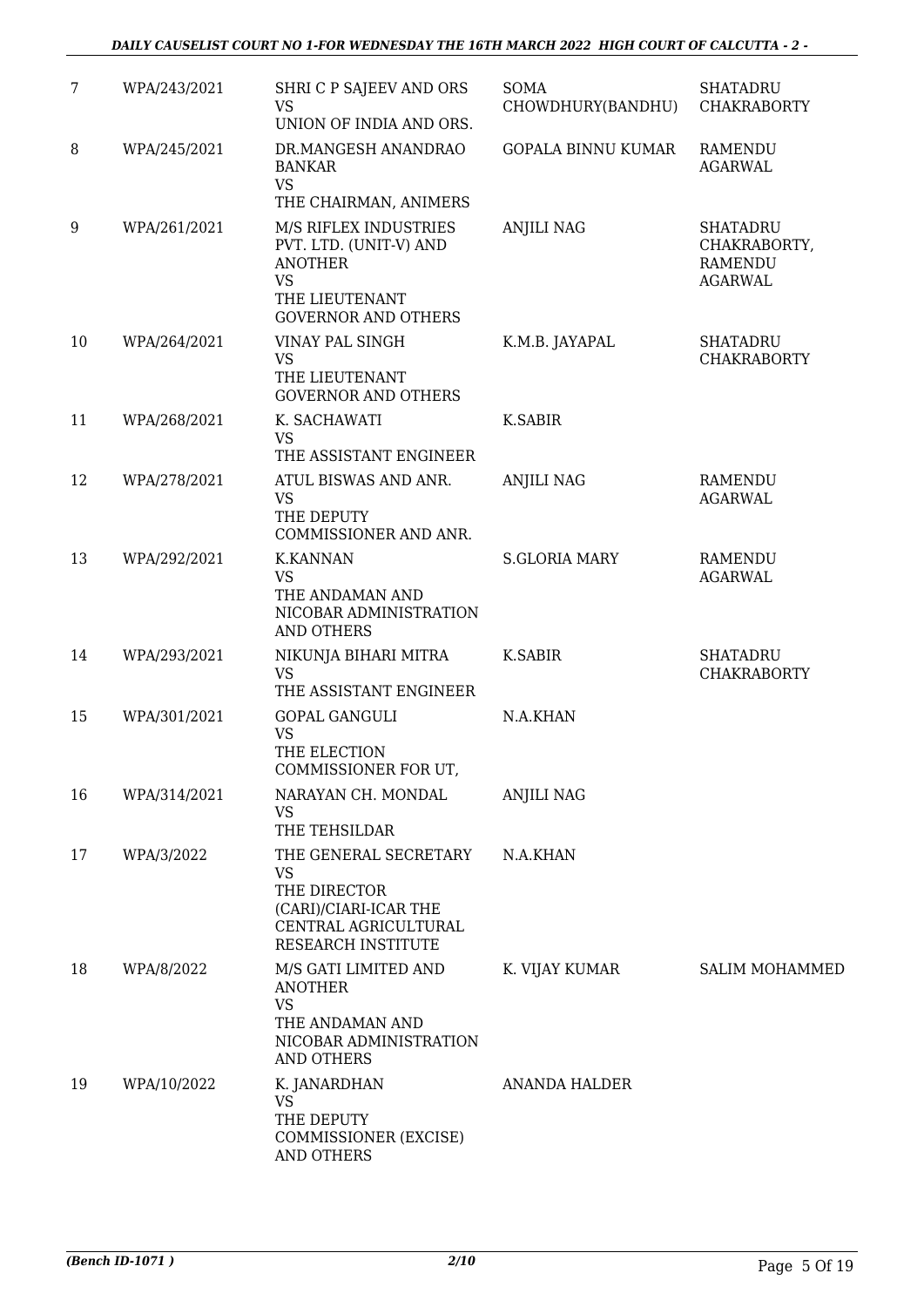| 20 | WPA/12/2022 | <b>OMANA FRANCIS</b><br><b>VS</b><br>THE LIEUTENANT<br><b>GOVERNOR AND OTHERS</b>                                | K. VIJAY KUMAR        | <b>SALIM MOHAMMED</b> |
|----|-------------|------------------------------------------------------------------------------------------------------------------|-----------------------|-----------------------|
| 21 | WPA/15/2022 | M. NOKRAJ<br><b>VS</b><br>THE UNION OF INDIA AND<br><b>OTHERS</b>                                                | <b>RAKESH KUMAR</b>   |                       |
| 22 | WPA/16/2022 | K.R.SURESH KUMAR<br><b>VS</b><br>THE LIEUTENANT<br><b>GOVERNOR AND OTHERS</b>                                    | V.D. SIVABALAN        |                       |
| 23 | WPA/17/2022 | ANIL BAIDYA<br><b>VS</b><br>THE EXECUTIVE ENGINEER<br><b>AND OTHERS</b>                                          | <b>ANANDA HALDER</b>  |                       |
| 24 | WPA/18/2022 | K. JAIRAM<br><b>VS</b><br>THE CHAIRPERSON AND<br><b>OTHERS</b>                                                   | <b>ANANDA HALDER</b>  |                       |
| 25 | WPA/22/2022 | SANSKRITI SETH<br><b>VS</b><br>THE ANDAMAN AND<br>NICOBAR ADMINISTRATION<br><b>AND OTHERS</b>                    | K.M.B JAYAPAL, G.MINI |                       |
| 26 | WPA/23/2022 | SHWETA SETH<br><b>VS</b><br>THE ANDAMAN AND<br>NICOBAR ADMINISTRATION<br><b>AND OTHERS</b>                       |                       |                       |
| 27 | WPA/24/2022 | SANKAR SETH<br><b>VS</b><br>THE ANDAMAN AND<br>NICOBAR ADMINISTRATION<br><b>AND OTHERS</b>                       | <b>KMB JAYAPAL</b>    |                       |
| 28 | WPA/26/2022 | AKRITI SETH<br>VS<br>THE ANDAMAN AND<br>NICOBAR ADMINISTRATION<br><b>AND OTHERS</b>                              | KMB JAYAPAL           |                       |
| 29 | WPA/28/2022 | THE CANARA BANK<br><b>VS</b><br>THE SUB-REGISTRAR AND<br><b>ANOTHER</b>                                          | <b>ANJILI NAG</b>     |                       |
| 30 | WPA/29/2022 | <b>UPEN CHANDRA BISWAS</b><br><b>VS</b><br>THE ADMINISTRATION AND<br>NICOBAR ADMINISTRATION<br><b>AND OTHERS</b> | K.M.B.JAYAPAL         |                       |
| 31 | WPA/30/2022 | MANJULA DEVI<br><b>VS</b><br>THE ANDAMAN AND<br>NICOBAR ADMINISTRATION<br>AND OTHERS                             | K.M.B. JAYAPAL        |                       |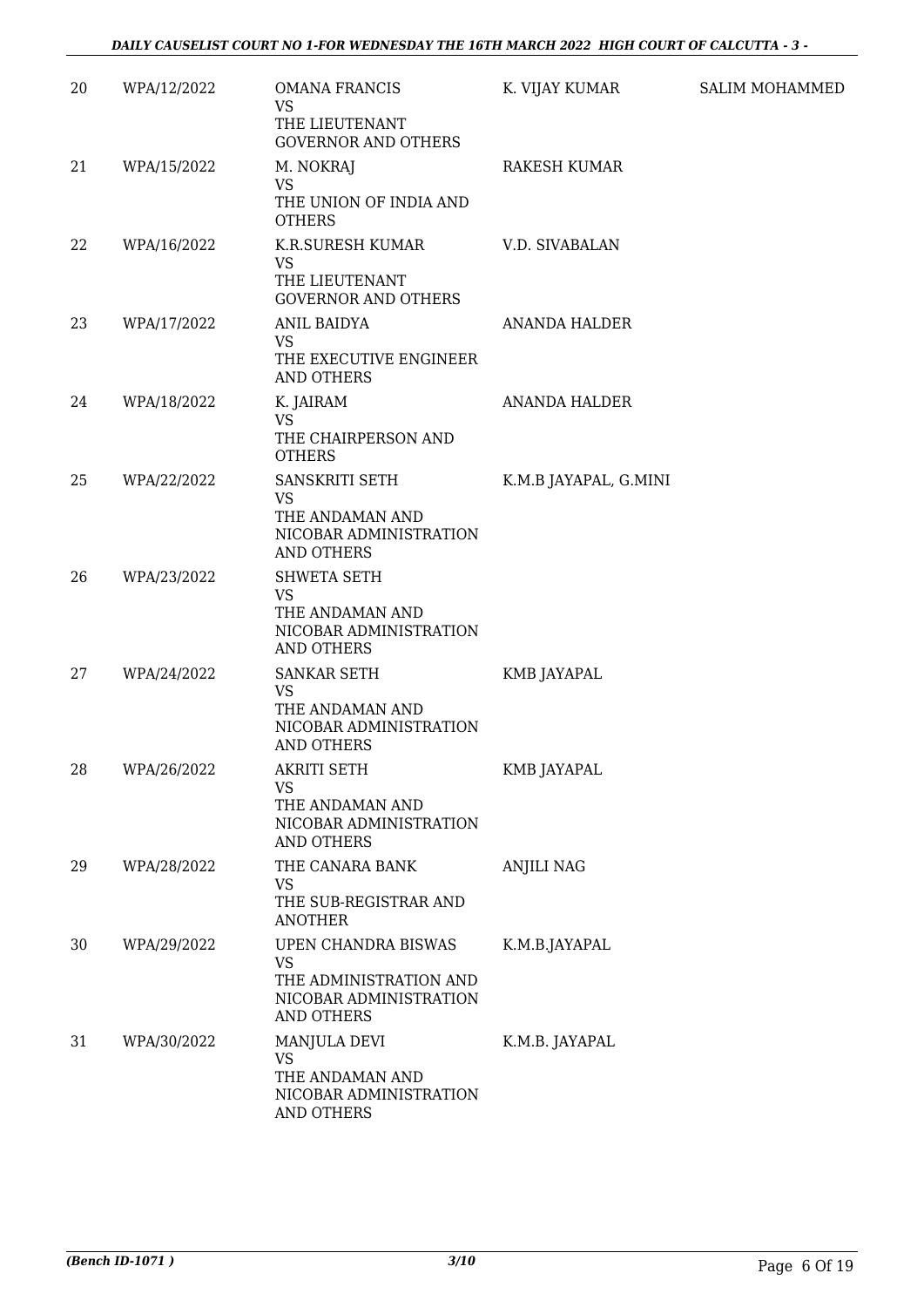| 32 | WPA/31/2022 | <b>SASHI KALA</b><br>VS.<br>THE ANDAMAN AND<br>NICOBAR ADMINISTRATION<br><b>AND OTHERS</b>                  | K.M.B. JAYAPAL                            |
|----|-------------|-------------------------------------------------------------------------------------------------------------|-------------------------------------------|
| 33 | WPA/32/2022 | NIRMALA DEVI ALIAS<br>NIRMALA LALL<br>VS.<br>THE ANDAMAN AND<br>NICOBAR ADMINISTRATION<br><b>AND OTHERS</b> | K.M.B.JAYAPAL                             |
| 34 | WPA/33/2022 | SACHIN CHANDRA BISWAS<br>VS.<br>THE ANDAMAN AND<br>NICOBAR ADMINISTRTION<br><b>AND OTHERS</b>               | K.M.B. JAYAPAL                            |
| 35 | WPA/34/2022 | PRAVEEN CHANDRA<br><b>BISWAS</b><br>VS<br>THE ANDAMAN AND<br>NICOBAR ADMINISTRATION<br><b>AND OTHERS</b>    | K.M.B.JAYAPAL                             |
| 36 | WPA/35/2022 | <b>SURILLA DEVI</b><br>VS.<br>THE ANDAMAN AND<br>NICOBAR ADMINISTRATION<br><b>AND OTHERS</b>                | K.M.B. JAYAPAL                            |
| 37 | WPA/36/2022 | ROMILA DEVI<br>VS.<br>THE ANDAMAN AND<br>NICOBAR ADMINISTRATION<br><b>AND OTHERS</b>                        | K.M.B.JAYAPAL                             |
| 38 | WPA/37/2022 | Dr. NEELAVENI<br>VS<br>THE LIEUTENANT<br><b>GOVERNOR AND OTHERS</b>                                         | ANJILI NAG, VISHAL<br><b>KUMAR BISWAS</b> |
| 39 | WPA/38/2022 | MOSHIM AZAD<br>VS.<br>THE SUB-DIVISIONAL<br><b>OFFICER</b>                                                  | <b>ANANDA HALDER</b>                      |
| 40 | WPA/41/2022 | <b>ISHTIAK ALI</b><br>VS.<br>THE ASSISTANT<br>COMMISSIONER<br>(SETTLEMENT) AND<br><b>OTHERS</b>             | ANANDA HALDER                             |
| 41 | WPA/43/2022 | MES EMPLOYEES UNION<br><b>VS</b><br>THE UNION OF INDIA AND<br><b>OTHERS</b>                                 | PARDESHIA MUNDA                           |
| 42 | WPA/44/2022 | MONICA GAYEN<br>VS.<br>THE ASSISTANT ENGINEER                                                               | K. SABIR                                  |
| 43 | WPA/45/2022 | RAJESH CHADDA<br>VS<br>THE SUB REGISTRAR<br>(CAMPBELL BAY) AND ORS.                                         | <b>S.N.TEENA HUDSON</b>                   |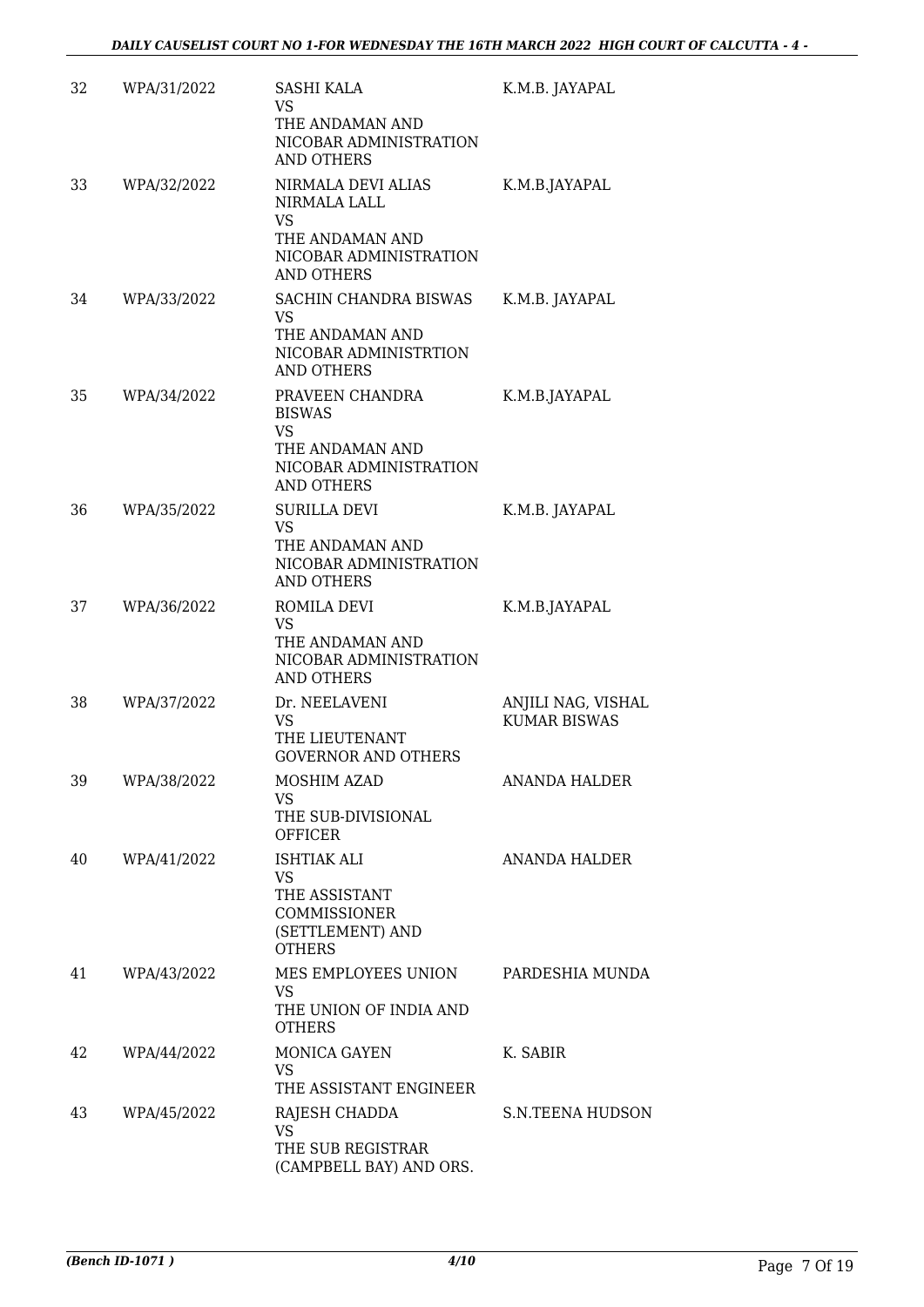| 44   | WPA/46/2022       | SARMILA DEVI<br>VS<br>THE ANDAMAN AND                                                          | <b>KMB JAYAPAL</b>        |                                 |
|------|-------------------|------------------------------------------------------------------------------------------------|---------------------------|---------------------------------|
|      |                   | NICOBAR ADMINISTRATION<br>AND OTHERS                                                           |                           |                                 |
| 45   | WPA/47/2022       | NAVEEN CHANDRA BISWAS<br><b>VS</b><br>THE ANDAMAN AND<br>NICOBAR ADMINISTRATION<br>AND OTHERS  | KMB JAYAPAL               |                                 |
| 46   | WPA/49/2022       | T.SAMSUDDEEN AND<br><b>OTHERS</b><br><b>VS</b><br>THE LIEUTENANT<br><b>GOVERNOR AND OTHERS</b> | <b>GOPALA BINNU KUMAR</b> |                                 |
| 47   | WPA/50/2022       | <b>SHAKTI DAS</b><br><b>VS</b><br>THE DEPUTY<br><b>COMMISSIONER AND</b><br><b>OTHERS</b>       | <b>ANANDA HALDER</b>      |                                 |
| 48   | WPA/51/2022       | PRADEEP KUJUR<br><b>VS</b><br>THE DIVISIONAL FOREST<br><b>OFFICER</b>                          | <b>GOPALA BINNU KUMAR</b> |                                 |
| 49   | WPA/58/2022       | R. PANEER SELVAM<br><b>VS</b><br>THE CHAIRMAN, PORT<br>MANAGEMENT BOARD AND<br><b>OTHERS</b>   | <b>ARUL PRASANTH</b>      |                                 |
| 50   | WPA/61/2022       | S.RANI<br><b>VS</b><br>THE ANDAMAN AND<br>NICOBAR ADMINISTRATION<br>AND ORS                    | K.M.B.JAYAPAL             |                                 |
| 51   | WPA/62/2022       | <b>JAG NARAYAN</b><br><b>VS</b><br>THE ANDAMAN AND<br>NICOBAR ADMINISTRATION<br>AND ORS.       | K.M.B.JAYAPAL             |                                 |
|      |                   | <b>FOR ORDERS</b>                                                                              |                           |                                 |
| 52   | WPA/92/2021       | SHABAB ALI AND ORS.<br>VS<br>THE LIEUTENANT<br><b>GOVERNOR AND ORS.</b>                        | ANANDA HALDER             | ARUL PRASANTH,<br>K.M.B.JAYAPAL |
| wt53 | WPA/313/2018      | <b>SHOBA SINGH</b><br><b>VS</b><br>THE ANDAMAN AND<br>NICOBAR ADMINISTRATION<br>AND ORS.       | K.M.B.JAYAPAL             |                                 |
|      |                   | <b>APPLICATION</b>                                                                             |                           |                                 |
| 54   | AP/13/2021        | MARINE SERVICES PVT.<br>LTD. AND ANR.<br>VS                                                    | MOHD. TABRAIZ             |                                 |
|      |                   | THE HON'BLE LIEUTENANT<br><b>GOVERNOR AND ANR.</b>                                             |                           |                                 |
|      | IA NO: CAN/1/2022 |                                                                                                |                           |                                 |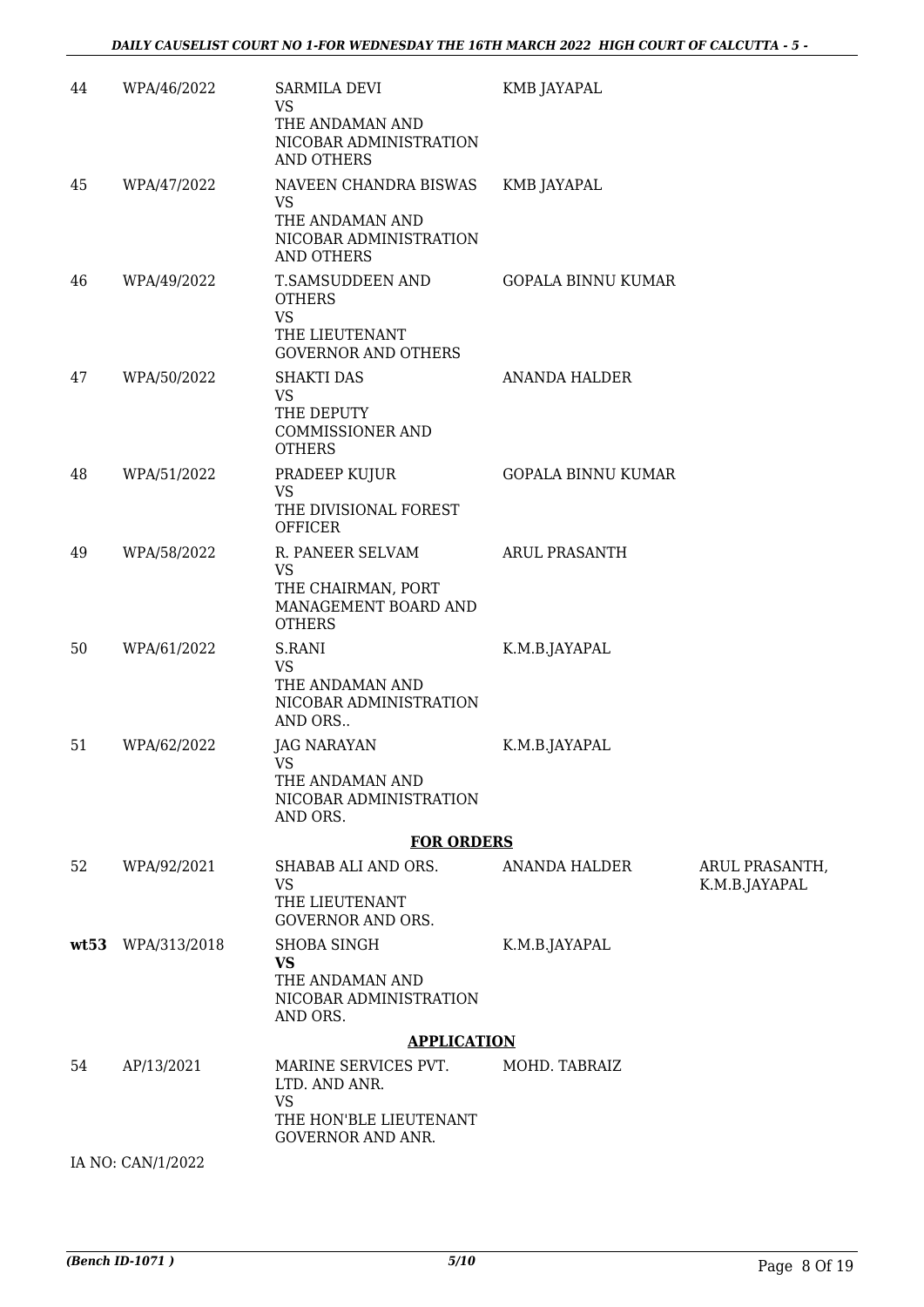| 55   | AP/14/2021                    | M/S RAVI REALCONS<br>PRIVATE LIMITED                                                                                                                                             | TERENCE D CRUZ                      |                           |
|------|-------------------------------|----------------------------------------------------------------------------------------------------------------------------------------------------------------------------------|-------------------------------------|---------------------------|
|      |                               | <b>VS</b><br>THE CHIEF ENGINEER AND<br><b>ANOTHER</b>                                                                                                                            |                                     |                           |
|      |                               | <b>CONTEMPT APPLICATION</b>                                                                                                                                                      |                                     |                           |
| 56   | CPAN/13/2018                  | THE SEAFARERS<br>CONFEDERATION OF INDIA<br>(SCI)<br><b>VS</b><br><b>SHRI ANUP KUMAR</b><br>SHARMA, CHAIRMAN AND<br>MANAGING DIRECTOR OF<br>SHIPPING CORPORATION<br>OF INDIA LTD. | SHYAMALI GANGLY                     | RAMENDU<br>AGARWAL        |
| wt57 | WPA/82/2018                   | THE SEAFARERS<br>CONFEDERATION OF INDIA<br>(SCI)<br><b>VS</b><br>THE SHIPPING<br>CORPORATION OF INDIA<br>LTD. AND ORS.                                                           | SHYAMALI GANGULY                    | RAMENDU<br><b>AGARWAL</b> |
|      | IA NO: CAN/1/2021             |                                                                                                                                                                                  |                                     |                           |
| 58   | CPAN/10/2019                  | ANDAMAN SARVAJANIK<br>NIRMAN VIBAG MAZDOOR<br>SANGH AND ANR.<br><b>VS</b><br>D.BALAJI                                                                                            | GOPALA BINNU KUMAR ARUL PRASANTH    |                           |
|      | IA NO: CAN/1/2021, CAN/2/2022 |                                                                                                                                                                                  |                                     |                           |
| 59   | CPAN/7/2021<br>IN WP 298/2019 | G.SENGUTTUVAN AND ORS.<br>VS<br>SUNIL ANCHIPAKA, THE<br>DEPUTY COMMISSIONER<br>AND ANR.                                                                                          | ANJILI NAG, SHIPRA<br><b>MANDAL</b> | <b>ARUL PRASANTH</b>      |
| 60   | CPAN/11/2021                  | DAVINDER PAL SINGH<br><b>VS</b><br>SANJEEV MITAL, THE<br><b>SECRETARY (REVENUE)</b><br>AND ANR.                                                                                  | ANJILI NAG, SHIPRA<br><b>MANDAL</b> |                           |
|      | IA NO: CAN/2/2021, CAN/1/2021 |                                                                                                                                                                                  |                                     |                           |
| 61   | CPAN/12/2021                  | S.SUBRAMANIAN<br>VS<br>M.RAJU                                                                                                                                                    | <b>G.BINNU KUMAR</b>                |                           |
|      | IA NO: CAN/1/2021             |                                                                                                                                                                                  |                                     |                           |
|      | wt62 WPA/43/2021              | <b>S.SUBRAMANIAN</b><br><b>VS</b><br>M.RAJU                                                                                                                                      | <b>G.BINNU KUMAR</b>                |                           |
| 63   | CPAN/20/2021                  | <b>MILANI URAON</b><br><b>VS</b><br><b>RAMESH KUMAR</b>                                                                                                                          | PARDESHIA MUNDA                     | RAMENDU<br><b>AGARWAL</b> |
| 64   | CPAN/21/2021                  | <b>SUSHEEL DIXIT</b><br>VS<br>DILKHUSH MEENA, IAS                                                                                                                                | <b>GOPALA BINNU KUMAR</b>           | RAMENDU<br><b>AGARWAL</b> |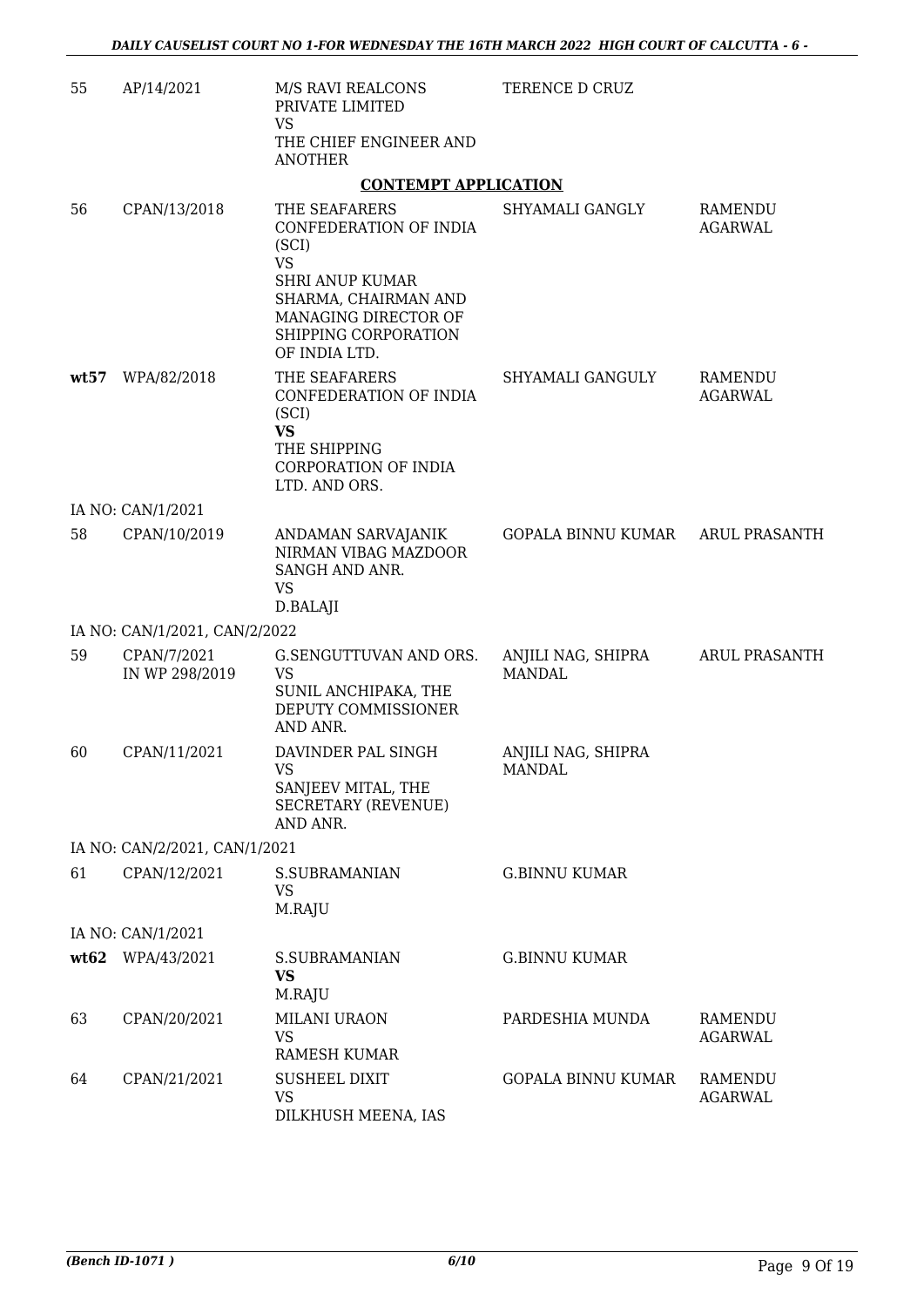| 65 | CPAN/1/2022  | TEENA ISLAM @ S.N.TEENA HUDSON WILLIAM<br><b>HUDSON</b><br><b>VS</b>                                                    |                                                    |                                                   |
|----|--------------|-------------------------------------------------------------------------------------------------------------------------|----------------------------------------------------|---------------------------------------------------|
|    |              | SUNEEL ACHIPAKA AND<br>ANR.                                                                                             |                                                    |                                                   |
| 66 | CPAN/2/2022  | <b>ISHTIAK ALI</b><br><b>VS</b>                                                                                         | <b>ANANDA HALDER</b>                               |                                                   |
|    |              | PREM SINGH MEENA                                                                                                        |                                                    |                                                   |
|    |              | <b>FOR HEARING</b>                                                                                                      |                                                    |                                                   |
| 67 | WPA/159/2014 | A.ZAHEED<br><b>VS</b><br>THE ANDAMAN AND<br>NICOBAR ADMINISTRATION<br>AND ORS.                                          | K.M.B.JAYAPAL, G.MINI                              | <b>ARUL PRASANTH</b>                              |
| 68 | WPA/9/2018   | P.SUNDARA RAO<br><b>VS</b><br>THE LIEUTENANT<br><b>GOVERNOR AND ORS.</b>                                                | <b>GOPALA BINNU KUMAR</b>                          | <b>SHATADRU</b><br>CHAKRABORTY,<br>S.C.MISHRA     |
| 69 | WPA/236/2018 | <b>EXECUTIVE ENGINEER,</b><br>CONSTRUCTION DIVISION-<br>II, APWD<br><b>VS</b><br>S. PRABHAKARAN AND ORS.                | SHATADRU<br>CHAKRABORTY,<br>RAMENDU AGARWAL        | <b>GOPALA BINNU</b><br><b>KUMAR</b>               |
| 70 | WPA/173/2019 | <b>SHRI BIRSA KINDO</b><br><b>VS</b><br>THE DIVISIONAL FOREST<br>OFFICER, MAYABUNDER                                    | <b>GOPALA BINU KUMAR</b>                           | <b>SHATADRU</b><br><b>CHAKRABORTY</b>             |
| 71 | WPA/206/2019 | SUDEEP RAI SHARMA<br><b>VS</b><br>THE UNION OF INDIA AND<br>ORS.                                                        | <b>GOPALA BINU KUMAR</b>                           | <b>S.GANGULY</b>                                  |
| 72 | WPA/219/2019 | SMTI. JAI LAKSHMI<br><b>VS</b><br>THE ANDAMAN AND<br>NICOBAR ADMINISTRATION<br>AND ORS.                                 | G. MINI AND<br>K.M.B.JAYAPAL                       | <b>SHATADRU</b><br><b>CHAKRABORTY</b>             |
| 73 | WPA/237/2019 | SHRI. S. M. MUSTAFA<br><b>VS</b><br>THE ANDAMAN AND<br>NICOBAR ADMINISTRATION<br>AND ORS.                               | G.MINI AND K.M.B.<br>JAYAPAL                       | <b>SHATADRU</b><br><b>CHAKRABORTY</b>             |
| 74 | WPA/241/2019 | THE EXECUTIVE ENGINEER<br>NORTH ANDAMAN<br>CONSTRUCTION DIVISION<br>(NACD)<br><b>VS</b><br>SMTI. REKHA NAIR AND<br>ORS. | <b>SHATADRU</b><br>CHAKRABORTY,<br>RAMENDU AGARWAL | <b>GOPALA BINNU</b><br><b>KUMAR</b>               |
| 75 | WPA/246/2019 | <b>A.SUNDAR</b><br>VS<br>THE HONBLE LIEUTENANT<br><b>GOVERNOR AND ORS.</b>                                              | <b>GOPALA BINNU KUMAR</b>                          | <b>SHATADRU</b><br><b>CHAKRABORTY</b>             |
| 76 | WPA/263/2019 | KUMAR HARSHAVARDHAN<br><b>VS</b><br>THE UNION OF INDIA AND<br>ORS.                                                      | KMB JAYAPAL                                        | TASNEEM,<br><b>SHATADRU</b><br><b>CHAKRABORTY</b> |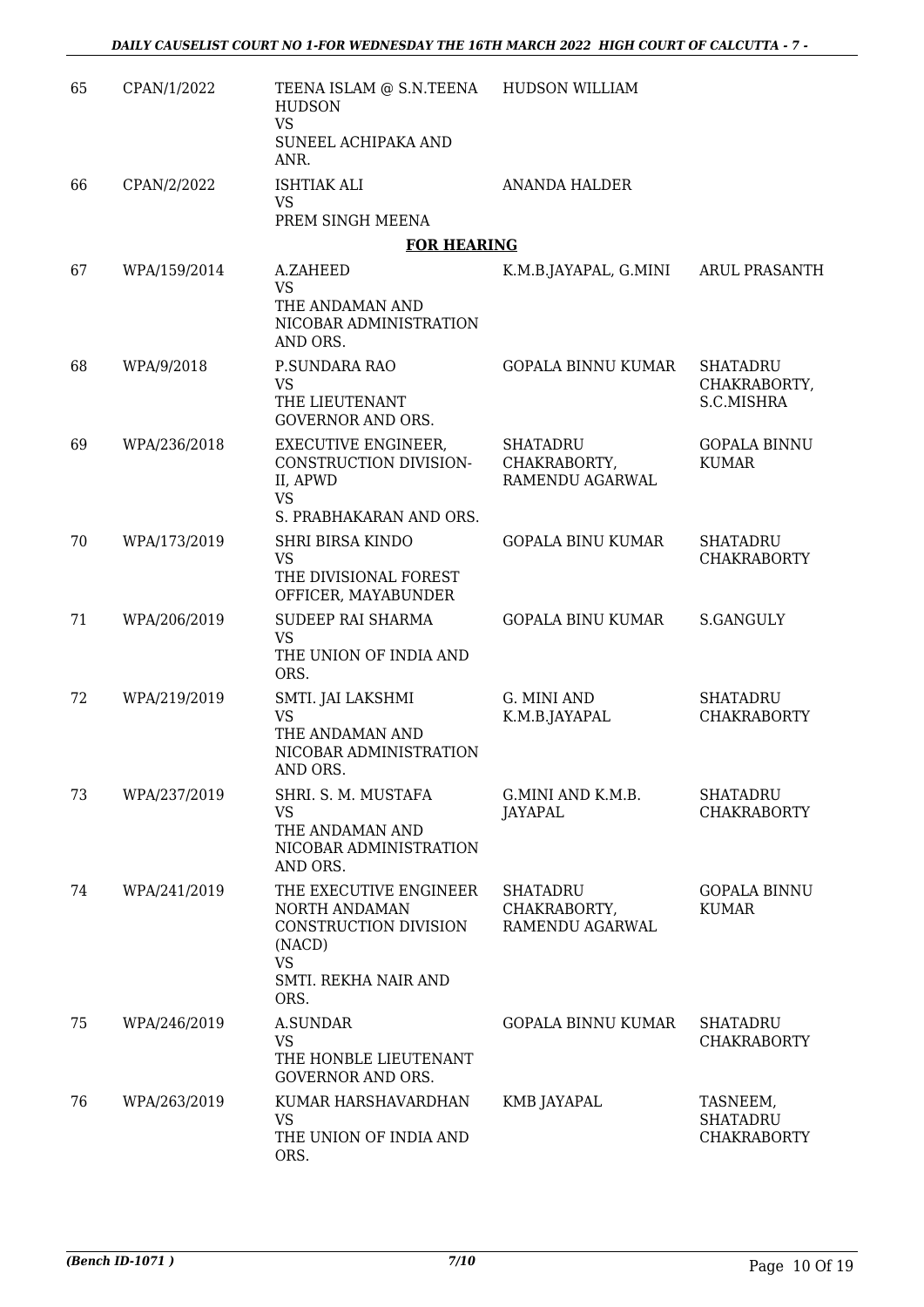| 77   | WPA/282/2019 | <b>MANOJ PAUL</b><br><b>VS</b><br>THE UNION TERRITORY,<br>ADMINISTRATION OF<br>ANDAMAN AND NICOBAR<br>ISLANDS AND ORS. | IN PERSON                               | <b>SHATADRU</b><br><b>CHAKRABORTY</b> |
|------|--------------|------------------------------------------------------------------------------------------------------------------------|-----------------------------------------|---------------------------------------|
| 78   | WPA/289/2019 | YOHANNAN SAJEEVAN AND<br>ANR.<br><b>VS</b><br>ANDAMAN AND NICOBR<br><b>ADMINISTRATION</b>                              | DEEP CHAIM KABIR,<br><b>AJIT PRASAD</b> |                                       |
| 79   | WPA/52/2020  | P.KANNAN<br>VS<br>THE UNION OF INDIA AND<br>ORS.                                                                       | K.M.B.JAYAPAL                           | <b>AJAY KUMAR</b><br><b>MANDAL</b>    |
| 80   | WPA/76/2020  | <b>JOHN WESLEY</b><br>VS<br>THE ANDAMAN AND<br>NICOBAR ADMINISTRATION<br>AND ORS.                                      | K.VIJAY KUMAR                           | M.P.KAMARAJ                           |
| 81   | WPA/94/2020  | JOHN EKKA AND ORS.<br><b>VS</b><br>THE UNION OF INDIA AND<br>ORS.                                                      | <b>GOPALA BINNU KUMAR</b>               | <b>SHATADRU</b><br><b>CHAKRABORTY</b> |
| 82   | WPA/96/2020  | P.VAIKUNTA RAO<br><b>VS</b><br>THE UNION OF INDIA AND<br>ORS.                                                          | <b>GOPALA BINNU KUMAR</b>               | <b>SHATADRU</b><br><b>CHAKRABORTY</b> |
| 83   | WPA/102/2020 | SHRI. AKSHAY PANT<br>VS<br>THE UNION OF INDIA AND<br>ORS.                                                              | G. MINI AND K.M.B.<br><b>JAYAPAL</b>    | M.P.KAMARAJ                           |
| 84   | WPA/105/2020 | PREM KISHEN<br><b>VS</b><br>THE ANDAMAN AND<br>NICOBAR ADMINISTRATION<br>AND ORS.                                      | K.M.B.JAYAPAL, G.MINI                   | <b>RAMENDU</b><br><b>AGARWAL</b>      |
| wt85 | WPA/103/2020 | <b>HARISH KISHEN</b><br><b>VS</b><br>THE ANDAMAN AND<br>NICOBAR ADMINISTRATION<br>AND ORS.                             | K.M.B.JAYAPAL, G.MINI                   | RAMENDU<br><b>AGARWAL</b>             |
| wt86 | WPA/104/2020 | <b>RAM KISHEN</b><br><b>VS</b><br>THE ANDAMAN AND<br>NICOBAR ADMINISTRATION<br>AND ORS.                                | K.M.B.JAYAPAL, G.MINI                   | RAMENDU<br><b>AGARWAL</b>             |
| wt87 | WPA/106/2020 | PERNITA DEVI<br><b>VS</b><br>THE ANDAMAN AND<br>NICOBAR ADMINISTRATION<br>AND ORS.                                     | K.M.B.JAYAPAL, G.MINI                   | RAMENDU<br><b>AGARWAL</b>             |
| wt88 | WPA/110/2020 | KHATHIJA<br><b>VS</b><br>THE UNION OF INDIA AND<br>ORS.                                                                | K.M.B.JAYAPAL                           | RAMENDU<br><b>AGARWAL</b>             |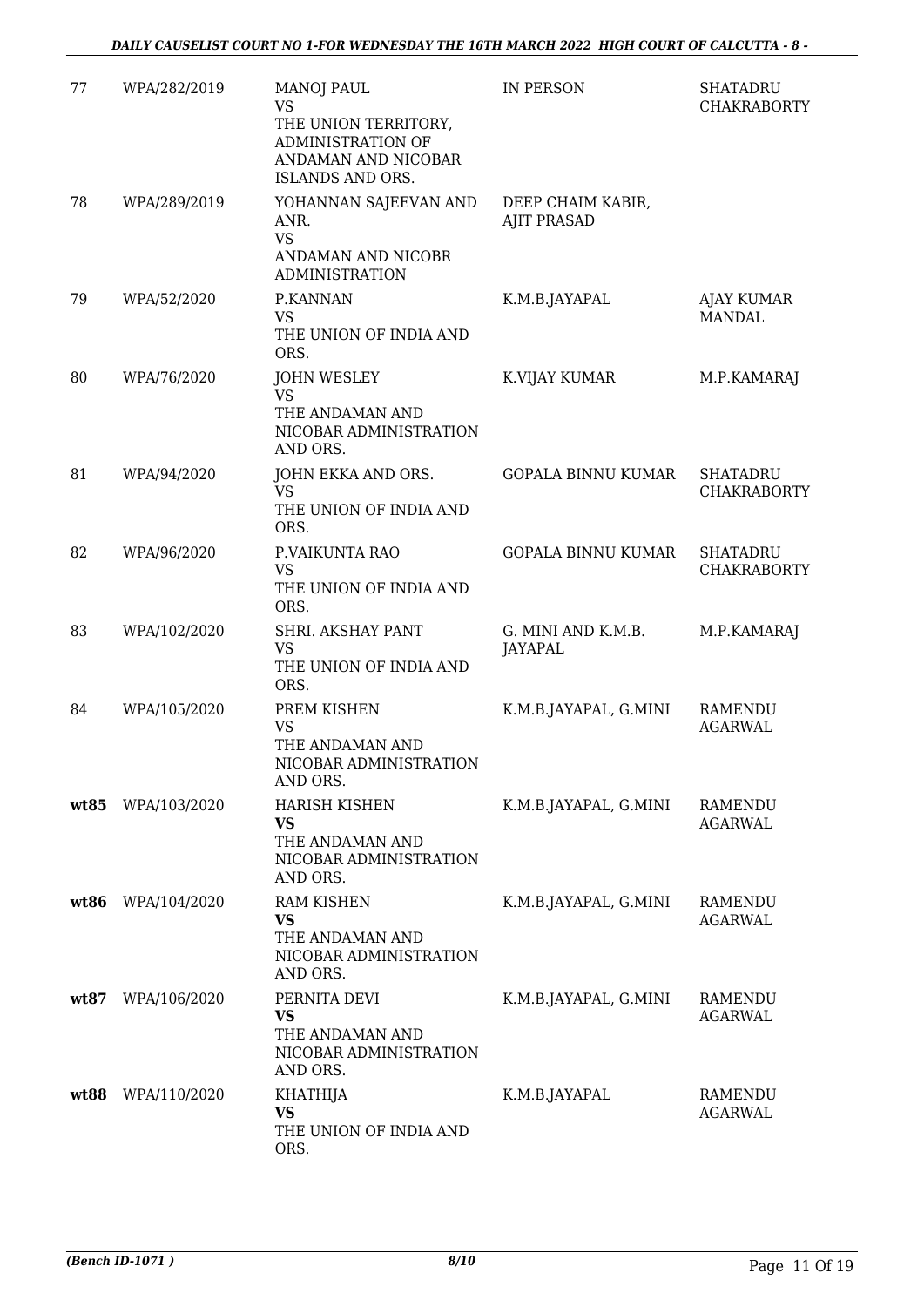| wt89 | WPA/70/2021       | HAR JEEVAN RAM<br><b>VS</b><br>THE LIEUTENANT<br><b>GOVERNOR AND ORS.</b>                                  | K.M.B.JAYAPAL                             | <b>RAMENDU</b><br><b>AGARWAL</b>                           |
|------|-------------------|------------------------------------------------------------------------------------------------------------|-------------------------------------------|------------------------------------------------------------|
| wt90 | WPA/71/2021       | PREM KISHEN<br><b>VS</b><br>THE ANDAMAN AND<br>NICOBAR ADMINISTRATION<br>AND ORS.                          | K.M.B.JAYAPAL                             | <b>RAMENDU</b><br><b>AGARWAL</b>                           |
| wt91 | WPA/72/2021       | <b>HARISH KISHEN</b><br><b>VS</b><br>THE ANDAMAN AND<br>NICOBAR ADMINISTRATION<br>AND ORS.                 | K.M.B. JAYAPAL                            | <b>RAMENDU</b><br><b>AGARWAL</b>                           |
| 92   | WPA/119/2020      | <b>LALTA PRASAD</b><br><b>VS</b><br>THE LIEUTENANT<br><b>GOVERNOR AND ORS.</b>                             | <b>ANANDA HALDER</b>                      | A.K.MANDAL,<br>K.M.B.JAYAPAL                               |
| 93   | WPA/121/2020      | <b>SOBHANA KUMARI</b><br>VS<br>THE LIEUTENANT<br><b>GOVERNOR AND ORS.</b>                                  | <b>GOPALA BINNU KUMAR</b>                 | <b>SHATADRU</b><br><b>CHAKRABORTY</b>                      |
| 94   | WPA/149/2020      | M/S T.T. TRADING<br>COMPANY AND ANR.<br><b>VS</b><br>THE ANDAMAN AND<br>NICOBAR ADMINISTRATION<br>AND ORS. | ANJILI NAG, SHIPRA<br><b>MANDAL</b>       | <b>ARUL PRASANTH</b>                                       |
| 95   | WPA/3052/2020     | PEARLESCENT MERITECH<br>PVT. LTD. AND ANR.<br><b>VS</b><br>UNION OF INDIA AND ORS.                         | <b>ANJILI NAG</b>                         | V.TIWARI                                                   |
| 96   | WPA/2/2021        | <b>S.RAVINDRAN</b><br><b>VS</b><br>THE ADMINISTRATOR AND<br>ORS.                                           | ANJILI NAG, SHIPRA<br><b>MANDAL</b>       | <b>SHATADRU</b><br><b>CHAKRABORTY</b>                      |
| 97   | WPA/44/2021       | ASHA, ASSISTANT<br>ENGINEER-I<br>VS<br>THE LT. GOVERNOR AND<br>ORS.                                        | RAJINDER SINGH,<br><b>TAPAN KUMAR DAS</b> | SHATADRU<br>CHAKRABORTY,<br>ARUL PRASANTH<br>K.VIJAY KUMAR |
| 98   | WPA/46/2021       | M. MEGHAVARNAM AND<br>ORS.<br>VS<br>THE DIRECTOR GENERAL<br>OF SHIPPING AND ORS.                           | ANJILI NAG, SHIPRA<br><b>MANDAL</b>       | TULSI LALL,<br>A.K.MANDAL                                  |
| 99   | WPA/59/2021       | M.HEERA KUNWAR<br>VS<br>THE LIEUTENANT<br><b>GOVERNOR AND ORS.</b>                                         | K.M.B. Jayapal                            | <b>SHATADRU</b><br><b>CHAKRABORTY</b>                      |
|      | wt100 WPA/58/2021 | KAUSHALYA DEVI<br><b>VS</b><br>THE LIEUTENANT<br>GOVERNOR AND ORS.                                         | K. M. B. JAYAPAL                          | <b>SHATADRU</b><br><b>CHAKRABORTY</b>                      |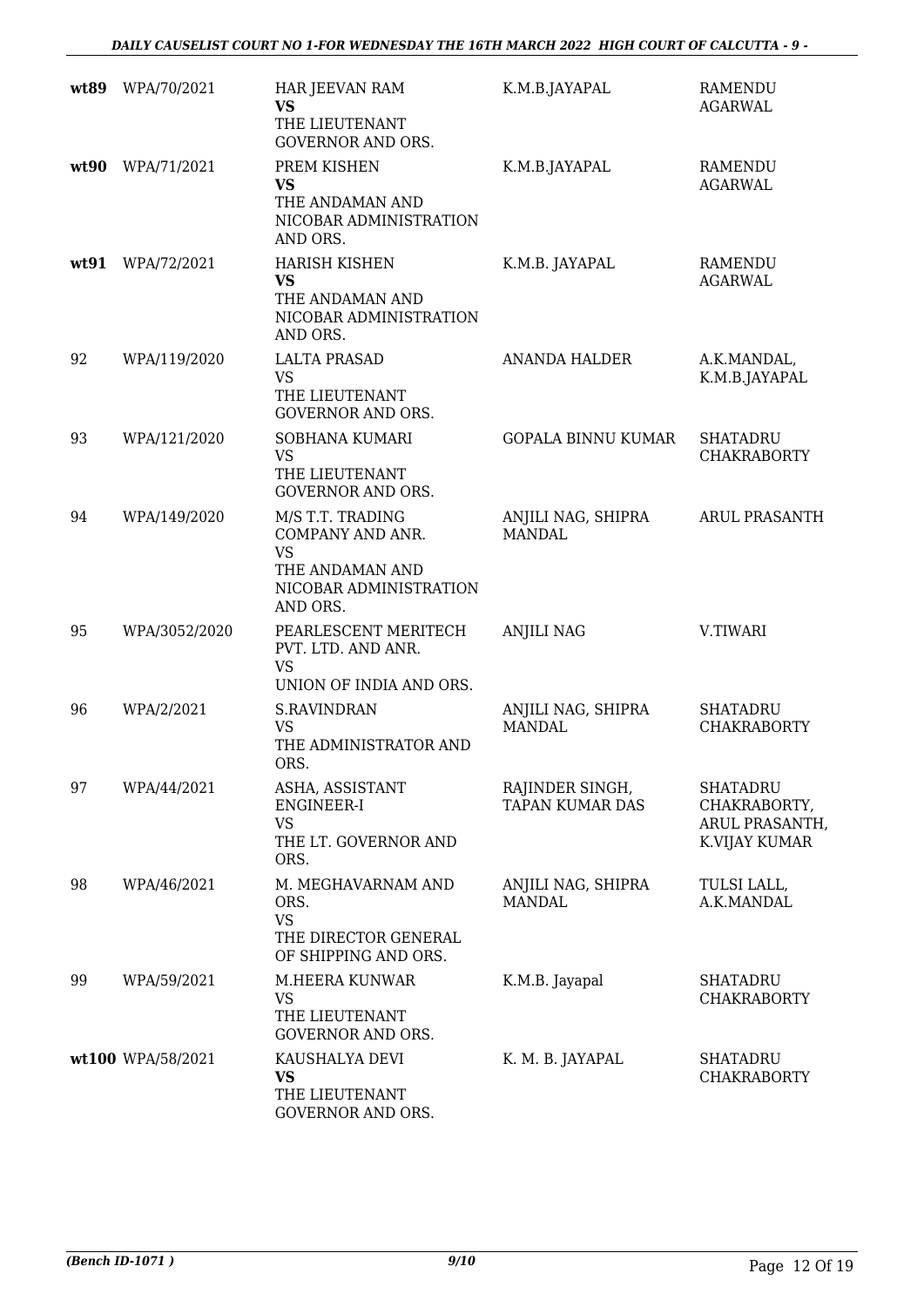|     | wt101 WPA/60/2021             | PREM KUMARI<br><b>VS</b><br>THE LIEUTENANT<br><b>GOVERNOR AND ORS.</b>                                                                    | K.M.B.JAYAPAL                           | <b>SHATADRU</b><br><b>CHAKRABORTY</b>                        |
|-----|-------------------------------|-------------------------------------------------------------------------------------------------------------------------------------------|-----------------------------------------|--------------------------------------------------------------|
|     | wt102 WPA/61/2021             | PREM LALL<br>VS<br>THE LIEUTENANT<br><b>GOVERNOR AND ORS.</b>                                                                             | K.M.B. JAYAPAL                          | <b>SHATADRU</b><br><b>CHAKRABORTY</b>                        |
|     | wt103 WPA/62/2021             | DEEPAK LALL<br>VS<br>THE LIEUTENANT<br><b>GOVERNOR AND ORS.</b>                                                                           | K.M.B.JAYAPAL                           | <b>SHATADRU</b><br><b>CHAKRABORTY</b>                        |
|     | wt104 WPA/65/2021             | KAILASH KUMARI<br>VS<br>THE LIEUTENANT<br><b>GOVERNOR AND ORS.</b>                                                                        | K.M.B JAYAPAL                           | <b>SHATADRU</b><br><b>CHAKRABORTY</b>                        |
| 105 | WPA/135/2021                  | <b>GANGA DIN</b><br>VS<br>THE ANDAMAN AND<br>NICOBAR ADMINISTRATION<br>AND ORS.                                                           | K.M.B.JAYAPAL, G.MINI                   | <b>AJAY KUMAR</b><br><b>MANDAL</b>                           |
| 106 | WPA/150/2021                  | SMTI. E. SHYAMALA<br>VS<br>THE TEHSILDAR AND ORS.                                                                                         | VISHAL KR. BISWAS,<br><b>ANJILI NAG</b> | <b>SHATADRU</b><br><b>CHAKRABORTY</b>                        |
| 107 | WPA/184/2021                  | <b>SAKTHI SHIPPING</b><br><b>LOGISTICS PRIVATE</b><br>LIMITED AND ANR.<br><b>VS</b><br>THE HON'BLE LIEUTENANT<br><b>GOVERNOR AND ORS.</b> | <b>GOPALA BINNU KUMAR</b>               | <b>SHATADRU</b><br>CHAKRABORTY,<br><b>RAMENDU</b><br>AGARWAL |
|     | IA NO: CAN/2/2021, CAN/3/2021 |                                                                                                                                           |                                         |                                                              |
| 108 | WPA/252/2021                  | M/S SREEHRI FABRICATOR<br><b>AND ANR</b><br>VS<br>UNION OF INDIA AND ORS.                                                                 | <b>ABIR LAL</b><br>CHAKRAVORTI          |                                                              |
| 109 | WPA/256/2021                  | SHANKER CH. DAS<br>VS<br>THE ANDAMAN AND<br>NICOBAR ADMINISTRATION<br><b>AND OTHERS</b>                                                   | <b>GOPALA BINNU KUMAR</b>               | <b>SHATADRU</b><br><b>CHAKRABORTY</b>                        |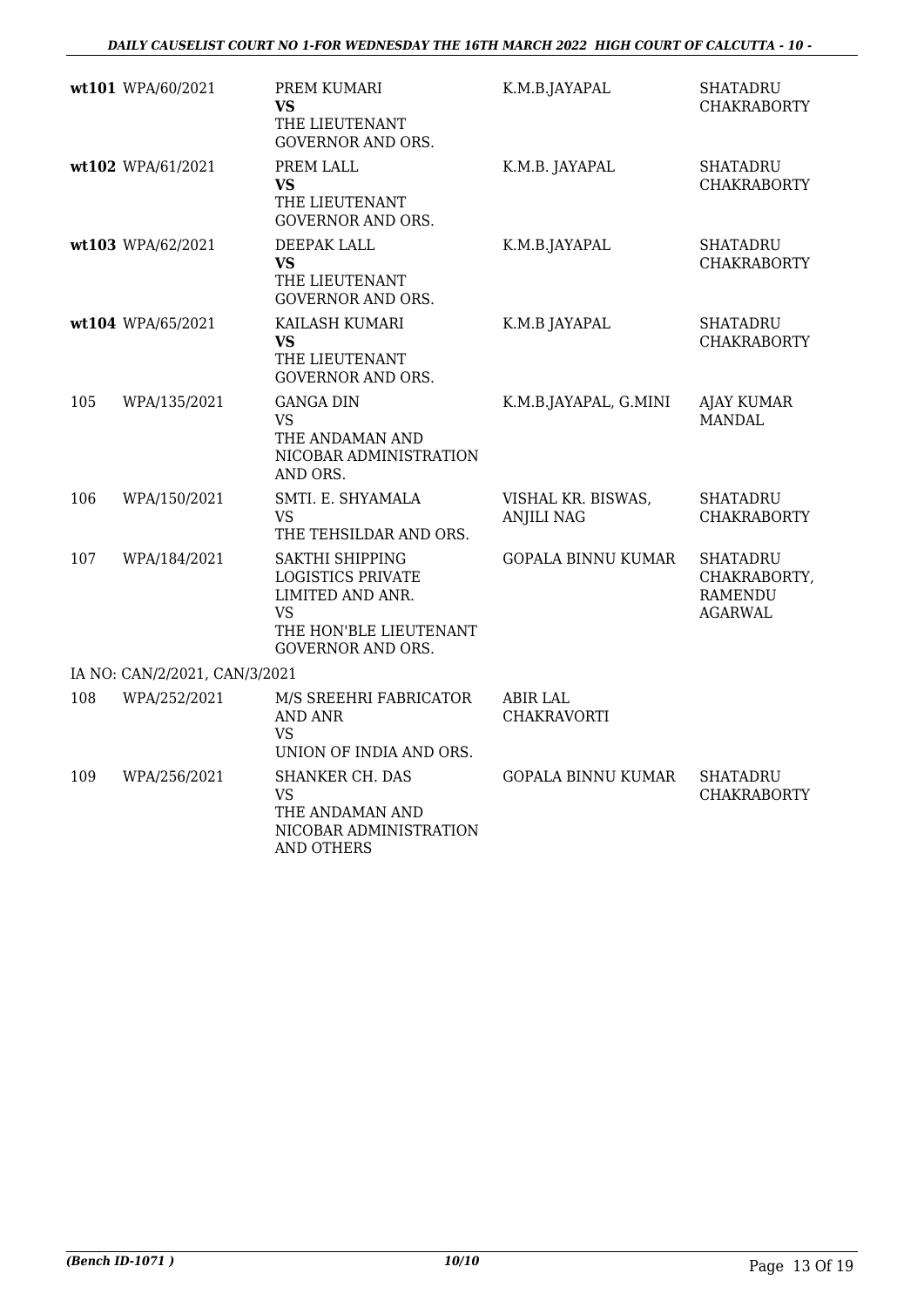

# Calcutta High Court

**In The Circuit Bench at Port Blair**

# **Appellate Side**

**DAILY CAUSELIST For Wednesday The 16th March 2022**

#### **COURT NO. 2**

**SINGLE BENCH (SB)**

**AT 10:30 AM**

#### **HON'BLE JUSTICE KESANG DOMA BHUTIA**

**(SINGLE BENCH WILL SIT AFTER COMPLETION OF DIVISION BENCH)**

|   | <b>SPECIALLY FIXED FOR ORDERS</b> |                                                                                          |                                     |                                       |  |  |
|---|-----------------------------------|------------------------------------------------------------------------------------------|-------------------------------------|---------------------------------------|--|--|
| 1 | CO/15/2021                        | SMTI SARALA BAIDYA<br><b>VS</b><br><b>SAKTHI VEL</b>                                     | <b>ARUL PRASANTH</b>                | K.M.B.JAYAPAL                         |  |  |
|   |                                   | <b>MOTION</b>                                                                            |                                     |                                       |  |  |
| 2 | CRR/2/2020                        | JANAK RAM<br><b>VS</b><br>SITAMMA AND ANR.                                               | R.P.GOBIND,<br>P.MENON              | BABITA DAS,<br>M.P.KAMARAJ            |  |  |
| 3 | CO/14/2021                        | <b>BALBIR SINGH AND</b><br><b>ANOTHER</b><br><b>VS</b><br>GYAN SINGH AND ORS.            | <b>ANJILI NAG</b>                   |                                       |  |  |
| 4 | CO/16/2021                        | <b>SULMANI</b><br><b>VS</b><br><b>JOHNRAJ</b>                                            | <b>GOPALA BINNU</b><br><b>KUMAR</b> |                                       |  |  |
| 5 | WPA/299/2021                      | <b>V.CHANDRAN</b><br><b>VS</b><br>THE LIEUTENANT<br><b>GOVERNOR AND ORS.</b>             | <b>GOPALA BINNU</b><br><b>KUMAR</b> | <b>SHATADRU</b><br><b>CHAKRABORTY</b> |  |  |
| 6 | CRR/2/2022<br>[Scanned Copy]      | <b>AMIT KUMAR</b><br><b>VS</b><br>THE STATE                                              | <b>ALISHAM</b><br><b>VENKATESH</b>  |                                       |  |  |
| 7 | CO/2/2022                         | NAMITA MISTRY AND<br><b>ANOTHER</b><br><b>VS</b><br>PARITOSH MISTRY AND<br><b>OTHERS</b> | <b>GOPALA BINNU</b><br><b>KUMAR</b> |                                       |  |  |
| 8 | CO/3/2022                         | NAUSHAD ALI<br><b>VS</b><br>DHARMENDER MOHAN                                             | <b>GOPALA BINNU</b><br><b>KUMAR</b> |                                       |  |  |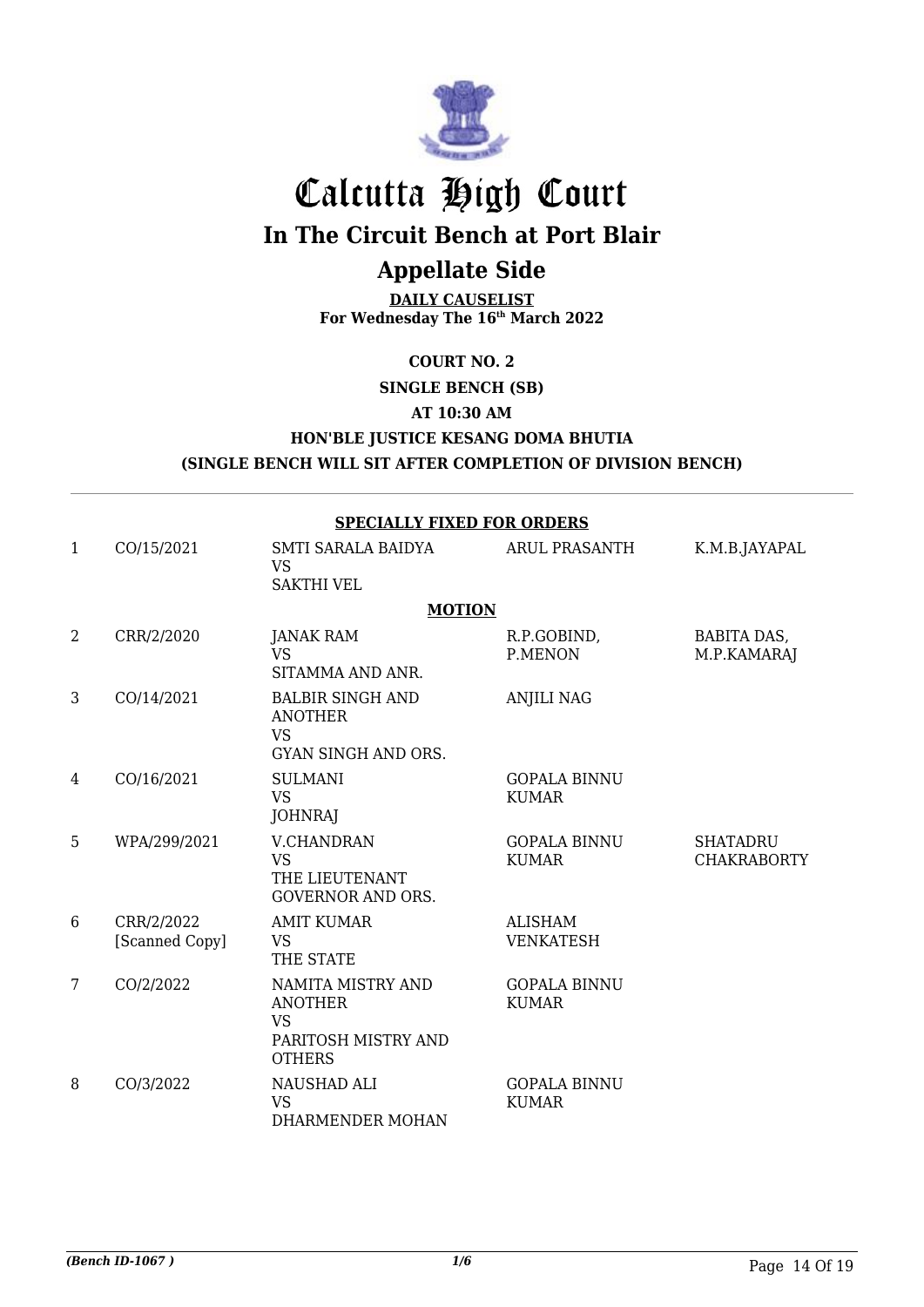| 9  | CO/5/2022                       | FATHIMA BIBI AND OTHERS<br><b>VS</b><br>FATHIMA BIBI AND OTHERS                | MOHAMMED<br><b>TABRAIZ</b> |                                                     |
|----|---------------------------------|--------------------------------------------------------------------------------|----------------------------|-----------------------------------------------------|
|    |                                 | <b>SPECIAL LEAVE TO APPEAL</b>                                                 |                            |                                                     |
| 10 | CRA/14/2019                     | THE STATE<br><b>VS</b><br>A.JOSEMON                                            | S.KARMAKAR                 | <b>GOPALA BINNU</b><br><b>KUMAR</b>                 |
|    | wt11 CRMSPL/1/2021              | THE STATE<br><b>VS</b><br>A.JOSEMON                                            | S.KARMAKAR                 | <b>GOPALA BINNU</b><br><b>KUMAR</b>                 |
| 12 | CRMSPL/2/2021                   | THE STATE<br><b>VS</b><br>SUBHANKAR BHAKTA                                     | A.S.ZINU                   |                                                     |
|    | wt13 CRA/19/2021                | THE STATE<br><b>VS</b><br>SUBHANKAR BHAKTA AND<br><b>OTHERS</b>                | A.S.ZINU                   |                                                     |
|    | IA NO: CRAN/2/2021, CRAN/1/2021 |                                                                                |                            |                                                     |
| 14 | CRMSPL/1/2022                   | THE STATE<br><b>VS</b><br><b>SHIV SHANKAR</b>                                  | A.S.ZINU                   |                                                     |
|    | wt15 CRA/1/2022                 | THE STATE<br><b>VS</b><br><b>SHIV SHNAKAR</b>                                  | A.S.ZINU                   |                                                     |
|    |                                 | <b>FOR ORDERS</b>                                                              |                            |                                                     |
| 16 | SAT/10/2020                     | <b>ANANTA</b><br><b>VS</b><br>RAMACHANDER AND ANR.                             | K.M.B.JAYAPAL              | <b>ANJILI NAG</b>                                   |
| 17 | SAT/2/2021                      | M.RAMESHWARI<br><b>VS</b><br>K.KONDAIAH                                        | <b>ANJILI NAG</b>          |                                                     |
| 18 | CRR/15/2021                     | SWAPAN KUMAR DUTTA<br>VS<br>THE STATE                                          | K.M.B.JAYAPAL,<br>G.MINI   | <b>SUMIT KARMAKAR</b>                               |
|    |                                 | <b>APPLICATION</b>                                                             |                            |                                                     |
| 19 | FMAT/3/2021                     | <b>AMIYO ROY</b><br><b>VS</b><br>THE DIRECTOR AND<br><b>ANOTHER</b>            | <b>ANJILI NAG</b>          | <b>RAMENDU</b><br>AGARWAL, LOKESH<br><b>CHEZIAN</b> |
|    | IA NO: CAN/1/2021               |                                                                                |                            |                                                     |
| 20 | FAT/4/2021                      | MOHAMMED HANEEFA<br><b>VS</b><br>SARITA SUKUMARI KUJUR<br><b>ALIAS SAFEENA</b> | ANANDA HALDER              | ARUL PRASANTH                                       |
| 21 | CRA/10/2021                     | THE STATE<br><b>VS</b><br><b>MANOJ PAUL</b>                                    | RAMENDU AGARWAL            |                                                     |
|    | IA NO: CRAN/2/2021. CRAN/1/2021 |                                                                                |                            |                                                     |

IA NO: CRAN/2/2021, CRAN/1/2021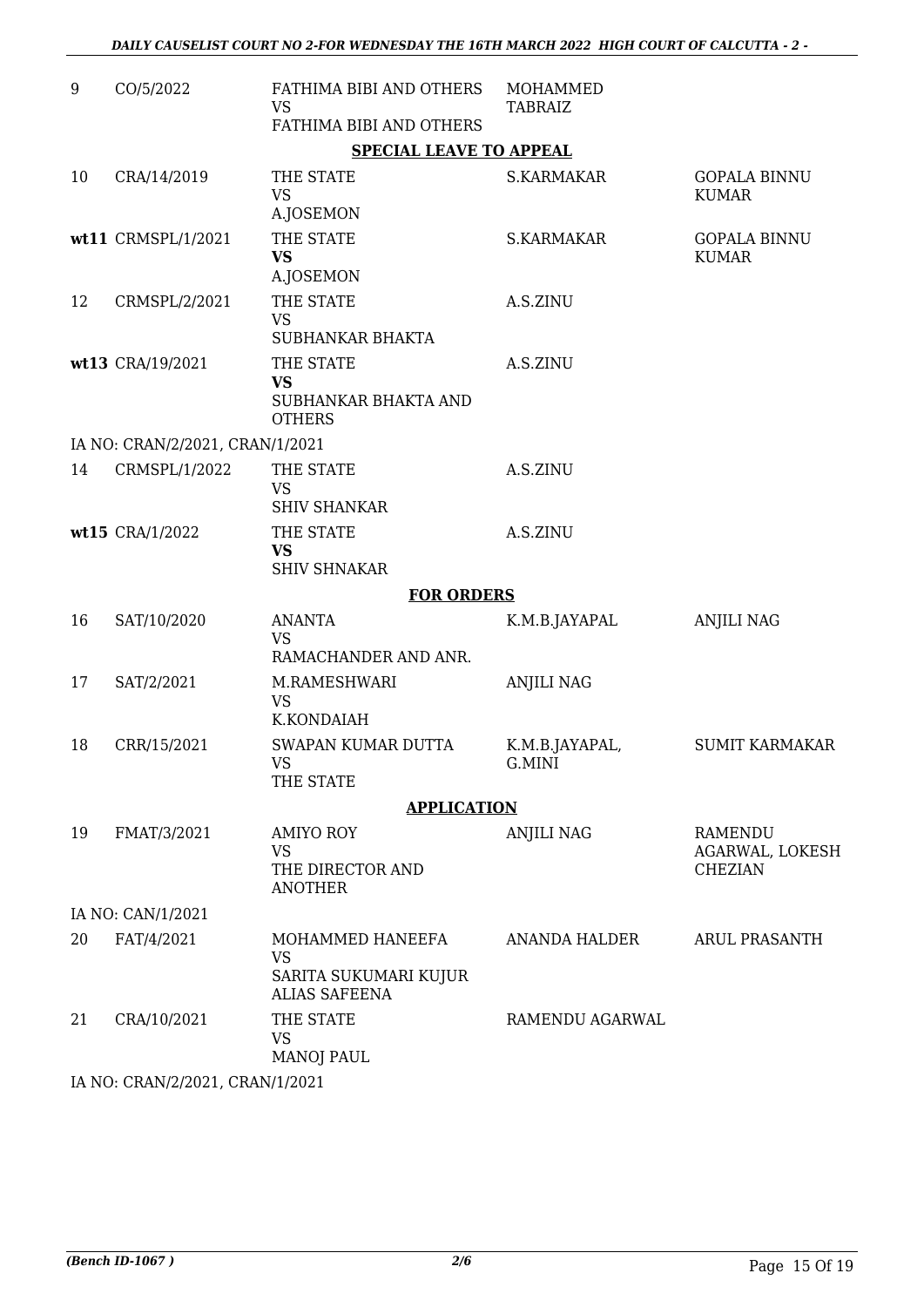| 22 | CRA/13/2021        | <b>MOHAN KUMAR</b><br><b>VS</b><br>THE STATE                  | MD. TABRAIZ                              | <b>SUMIT KARMAKAR</b>                             |
|----|--------------------|---------------------------------------------------------------|------------------------------------------|---------------------------------------------------|
|    |                    | <b>FOR HEARING</b>                                            |                                          |                                                   |
| 23 | CRR/1/2017         | THE STATE (CBI)<br><b>VS</b><br>NEWAZESH ALI AND ORS.         | RAKESH PAL GOBIND                        | <b>ARUL PRASANTH</b>                              |
|    | IA NO: CRAN/1/2021 |                                                               |                                          |                                                   |
|    | wt24 CRR/17/2018   | THE STATE (CBI)<br><b>VS</b><br>MAN MOHAN SINGH               | RAKESH PAL GOBIND,<br>S.C.MISHRA         | MOHD. TABRAIZ                                     |
|    | wt25 CRR/18/2018   | THE STATE (CBI)<br><b>VS</b><br>PUSHPA RAJU                   | RAKESH PAL GOBIND,<br>S.C.MISHRA         | <b>GOPALA BINNU</b><br><b>KUMAR</b>               |
|    | wt26 CRR/19/2018   | THE STATE (CBI)<br><b>VS</b><br>THOMAS HERENZ AND<br>ORS.     | RAKESH PAL GOBIND,<br>S.C.MISHRA         | K.M.B.JAYAPAL                                     |
| 27 | CRA/6/2018         | THE STATE<br><b>VS</b><br><b>SANDIP KUMAR</b>                 | <b>SUMIT KARMAKAR</b>                    | <b>GOPALA BINNU</b><br><b>KUMAR</b>               |
| 28 | SA/1/2019          | USMAN ALI AND ORS.<br><b>VS</b><br>CHAMPA DEVI AND ORS.       | N.A.KHAN                                 | K.M.B.JAYAPAL,<br>G.MINI, SABRINA<br><b>BEGUM</b> |
|    | wt29 SA/2/2019     | USMAN ALI AND ORS.<br><b>VS</b><br>CHAMPA DEVI AND ORS.       | N.A.KHAN                                 | K.M.B.JAYAPAL,<br>G.MINI, SABRINA<br><b>BEGUM</b> |
| 30 | CRA/3/2019         | THE STATE<br><b>VS</b><br>A.MAHESHWAR RAO AND<br>ORS.         | A.S.ZINU                                 | ANJILI NAG, GOPALA<br><b>BINNU KUMAR</b>          |
| 31 | FMAT/3/2019        | SABITA DEVI AND ORS.<br><b>VS</b><br>THE MANAGER AND ANR.     | K.M.B.JAYAPAL,<br>G.MINI                 | ARUL PRASANTH,<br><b>ANITHA HEGDE</b>             |
| 32 | SA/4/2019          | <b>JAI NARAYAN SINGH</b><br><b>VS</b><br>BADRUDDIN AND ORS.   | K.M.B.JAYAPAL                            | N.A.KHAN                                          |
| 33 | SA/7/2019          | <b>SUKHODA ROY</b><br><b>VS</b><br>ANWESHA SARKAR AND<br>ANR. | <b>AJAY KUMAR</b><br><b>MANDAL</b>       | K.M.B.JAYAPAL,<br>G.MINI                          |
| 34 | CRA/11/2019        | <b>SUJIT MAJUMDAR</b><br><b>VS</b><br>THE STATE               | RAKESH PAL GOBIND,<br>S.C.MISHRA         | A.S.ZINU                                          |
| 35 | CRA/12/2019        | PRADEEP HALDER<br><b>VS</b><br>THE STATE                      | D. ILANGO AND R.<br>PRADEEP              | S.KARMAKAR                                        |
| 36 | CRR/18/2019        | RUPESH KISHEN<br><b>VS</b><br>THE STATE                       | RAKESH PAL GOBIND                        | <b>SUMIT KARMAKAR</b>                             |
| 37 | CRR/28/2019        | K.D.UNNITHAN<br><b>VS</b><br>THE STATE                        | <b>ANIL KUMAR</b><br><b>CHAKRABORTHY</b> | <b>SUMIT KARMAKAR</b>                             |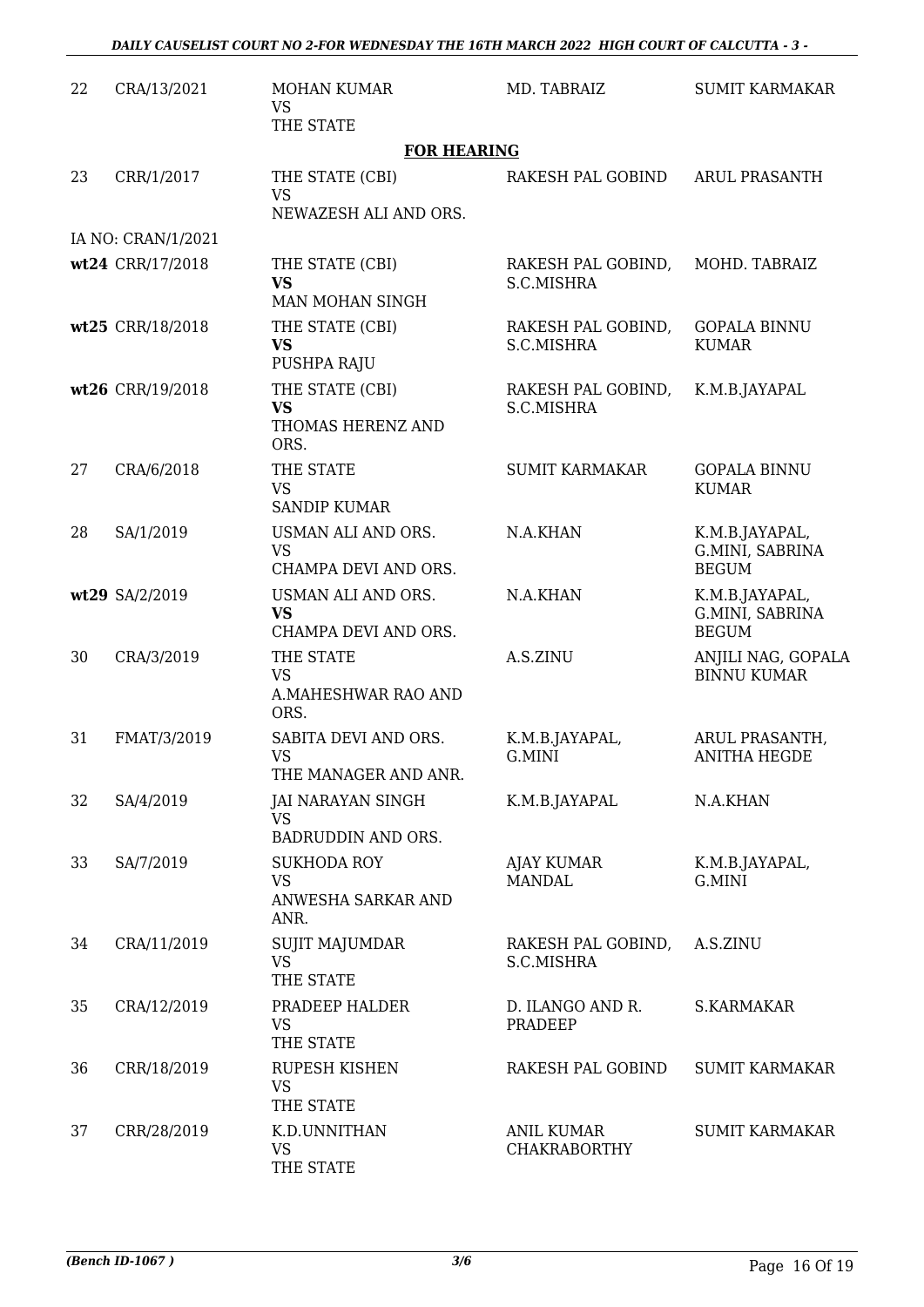| 38 | WPA/209/2019      | R. KAUSHALYA AND ORS.<br><b>VS</b><br>THE UNION OF INDIA AND<br>ORS.                                    | ANJILI NAG, SHIPRA<br><b>MANDAL</b>              | MOHD. TABRAIZ                                   |
|----|-------------------|---------------------------------------------------------------------------------------------------------|--------------------------------------------------|-------------------------------------------------|
| 39 | WPA/226/2019      | <b>ANDAMAN TIMBER</b><br><b>INDUSTRIES LIMITED</b><br><b>VS</b><br>THE CHIEF SECRETARY<br>AND ORS.      | K.M.B.JAYAPAL,<br>G.MINI                         | <b>VIKAS TEWARY</b>                             |
| 40 | WPA/227/2019      | A.MURUGESAN AND ORS.<br><b>VS</b><br>THE UNION OF INDIA AND<br>ORS.                                     | RAKESH PAL GOBIND,<br>S.C.MISHRA,<br>A.VENKATESH | TULSI LALL,<br>TASNEEM,<br><b>V.D.SIVABALAN</b> |
|    | wt41 WPA/152/2019 | ALOK KUMAR DAS AND<br>ORS.<br><b>VS</b><br>THE UNION OF INDIA AND<br>ORS.                               | RAKESH PAL GOBIND,<br>S.C.MISHRA                 | TULSI LALL,<br>TASNEEM,<br><b>V.D.SIVABALAN</b> |
| 42 | WPA/243/2019      | KARTICK AND ORS.<br><b>VS</b><br>THE LIEUTENANT<br><b>GOVERNOR AND ORS.</b>                             | ANJILI NAG, SHIPRA<br><b>MANDAL</b>              | <b>RAMENDU</b><br><b>AGARWAL</b>                |
| 43 | WPA/248/2019      | <b>A.SUNDAR</b><br><b>VS</b><br>THE HONBLE LIEUTENANT<br><b>GOVERNOR AND ORS.</b>                       | <b>GOPALA BINNU</b><br><b>KUMAR</b>              | <b>SHATADRU</b><br><b>CHAKRABORTY</b>           |
| 44 | WPA/267/2019      | THE GENERAL MANAGER,<br>ANIIDCO LTD.<br><b>VS</b><br>Y. JOHN AND ORS.                                   | ANJILI NAG,<br>R.PRADEEP                         | <b>GOPALA BINNU</b><br><b>KUMAR</b>             |
| 45 | WPA/287/2019      | ISLAND TRAVELS PVT. LTD.<br><b>VS</b><br>THE ANDAMAN AND<br>NICOBAR ADMINISTRATION<br>AND ORS.          | DEEP CHAIM KABIR,<br><b>AJITH PRASAD</b>         | <b>ANJILI NAG</b>                               |
| 46 | WPA/329/2019      | TOURIST WORKERS UNION<br>AND ANR.<br><b>VS</b><br>THE ANDAMAN AND<br>NICOBAR ADMINISTRATION<br>AND ORS. | <b>GOPALA BINNU</b><br><b>KUMAR</b>              | V.TIWARI, ANJILI<br><b>NAG</b>                  |
| 47 | FMA/1/2020        | ARPITA GHOSH<br><b>VS</b><br>SHIV PRASAD AND ANR.                                                       | LOKESH CHEZIAN                                   | S.C.MISHRA                                      |
| 48 | CRA/1/2020        | SAROJIT KULLU<br>VS<br>THE STATE                                                                        | D.ILANGO                                         | M.P.KAMARAJ                                     |
| 49 | SAT/1/2020        | M. T. SAIDU AND ORS.<br><b>VS</b><br>M/S. ANDAMAN TIMBER<br>INDUSTRIES LIMITED AND<br>ANR.              | K. VIJAY KUMAR                                   | K. M. B JAYAPAL                                 |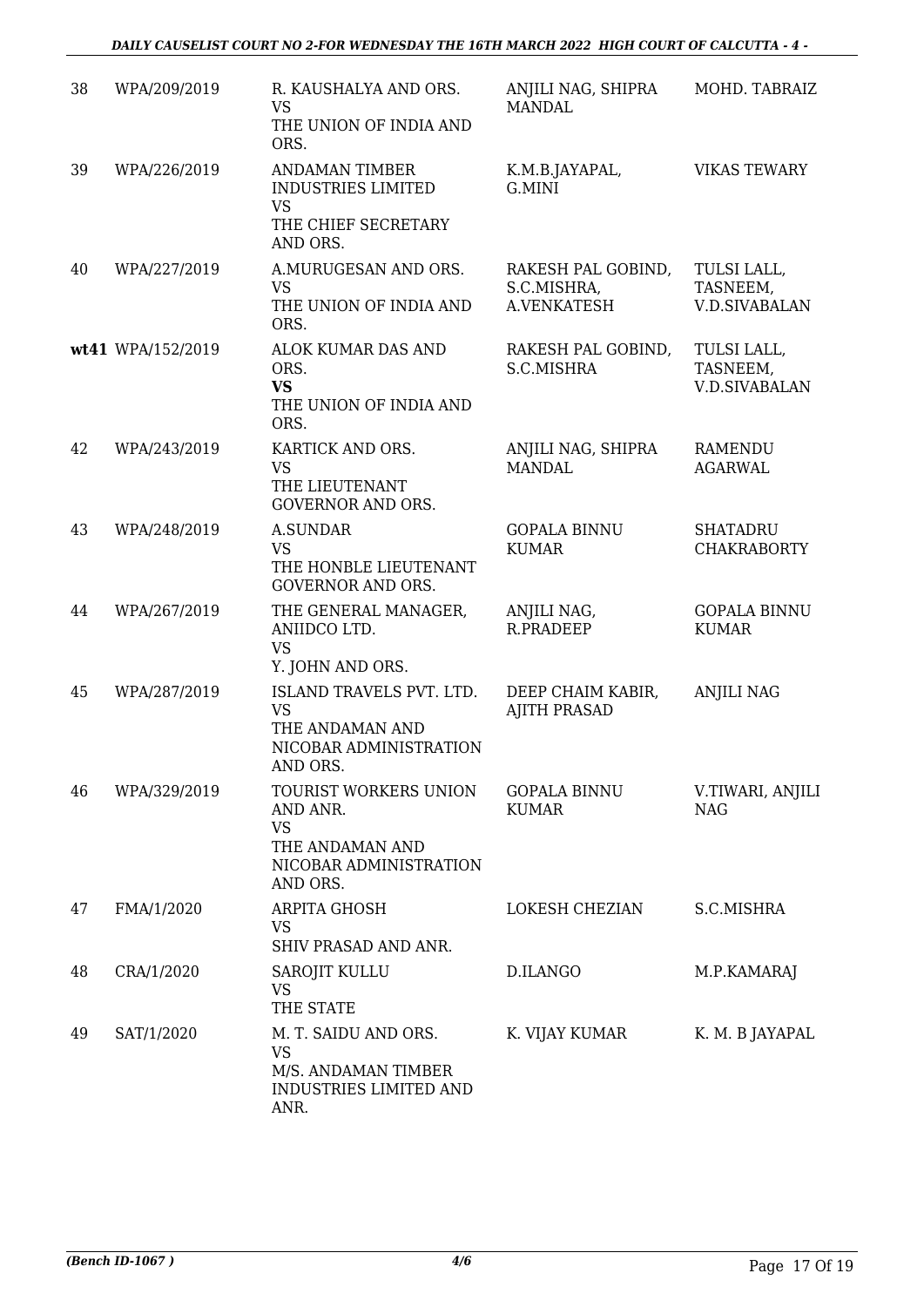| 50 | SAT/7/2020        | KALAIARASAN AND ORS.<br><b>VS</b><br>ASIF ALI AND ORS.                                                                                     | <b>ANJILI NAG</b>                   | KMB JAYAPAL                           |
|----|-------------------|--------------------------------------------------------------------------------------------------------------------------------------------|-------------------------------------|---------------------------------------|
| 51 | WPA/34/2020       | SMTI. REBA MONDAL<br><b>VS</b><br>THE UNION OF INDIA AND<br>ORS.                                                                           | <b>ANANDA HALDER</b>                | <b>RAMENDU</b><br><b>AGARWAL</b>      |
| 52 | WPA/90/2020       | S. SHANMUGANATHAN<br><b>VS</b><br>ANDAMAN NICOBAR<br><b>ISLANDS INTEGRATED</b><br>DEVELOPMENT<br>CORPORATION LIMITED<br>(ANIIDCO) AND ANR. | <b>GOPALA BINU KUMAR</b>            | <b>ANJILI NAG</b>                     |
| 53 | WPA/95/2020       | <b>ANITA XESS</b><br><b>VS</b><br>THE UNION OF INDIA AND<br>ORS.                                                                           | <b>GOPALA BINNU</b><br><b>KUMAR</b> | <b>SHATADRU</b><br><b>CHAKRABORTY</b> |
| 54 | WPA/97/2020       | P.YADAVA RAO<br><b>VS</b><br>THE UNION OF INDIA AND<br>ORS.                                                                                | <b>GOPALA BINNU</b><br><b>KUMAR</b> | <b>SHATADRU</b><br><b>CHAKRABORTY</b> |
| 55 | WPA/107/2020      | THE EXECUTIVE ENGINEER<br><b>VS</b><br>S.MANOHARI AND ORS.                                                                                 | V.TIWARI                            | <b>G.BINNU KUMAR</b>                  |
|    | wt56 WPA/117/2020 | S.MANOHARI AND ORS.<br><b>VS</b><br>THE EXECUTIVE<br>ENGINEER, PORT BLAIR<br>NORTH DIVISION, APWD                                          | <b>GOPALA BINNU</b><br><b>KUMAR</b> | V.TIWARI                              |
| 57 | WPA/137/2020      | MOHD. NASRULLAH<br><b>VS</b><br>THE COMMISSIONER,<br><b>GOOD AND SERVICE TAX</b><br>AND ORS.                                               | ANANDA HALDER                       | A.K.MANDAL                            |
| 58 | WPA/139/2020      | <b>RITA SIL</b><br><b>VS</b><br>THE ADMINISTRATOR<br>(LIEUTENANT GOVERNOR)<br>AND ORS.                                                     | ANJILI NAG                          | <b>ARUL PRASANTH</b>                  |
|    | wt59 WPA/190/2021 | <b>RITA SIL</b><br><b>VS</b><br>THE ADMINISTRATOR<br>(LIEUTENANT GOVERNOR)<br>AND ORS.                                                     | <b>ANJILI NAG</b>                   | <b>ARUL PRASANTH</b>                  |
| 60 | CRA/1/2021        | <b>SAMEER MONDAL</b><br><b>VS</b><br>THE STATE                                                                                             | <b>GOPALA BINNU</b><br><b>KUMAR</b> | A.S.ZINU                              |
| 61 | SAT/3/2021        | <b>SWAPAN MISTRY</b><br><b>VS</b><br>SUDHIR CHANDRA DAS<br>AND ORS.                                                                        | ANANDA HALDER                       | <b>GOPALA BINNU</b><br><b>KUMAR</b>   |